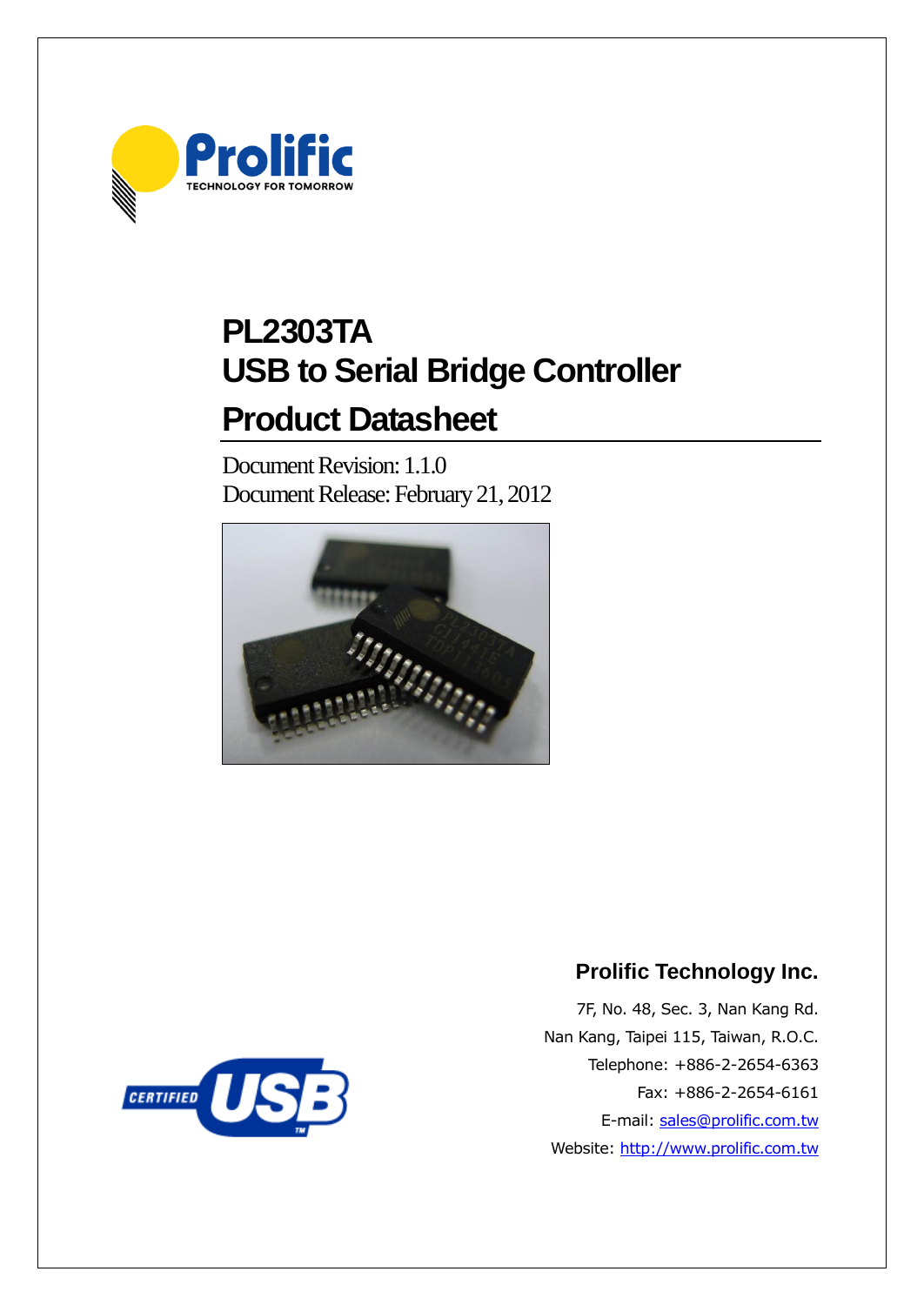

# **Disclaimer**

All the information in this document is subject to change without prior notice. Prolific Technology Inc. does not make any representations or any warranties (implied or otherwise) regarding the accuracy and completeness of this document and shall in no event be liable for any loss of profit or any other commercial damage, including but not limited to special, incidental, consequential, or other damages.

# **Trademarks**

The Prolific logo is a registered trademark of Prolific Technology Inc. All brand names and product names used in this document are trademarks or registered trademarks of their respective holders.

# **Copyrights**

## **Copyright © 2011-2012 Prolific Technology Inc. All rights reserved.**

No part of this document may be reproduced or transmitted in any form by any means without the express written permission of Prolific Technology Inc.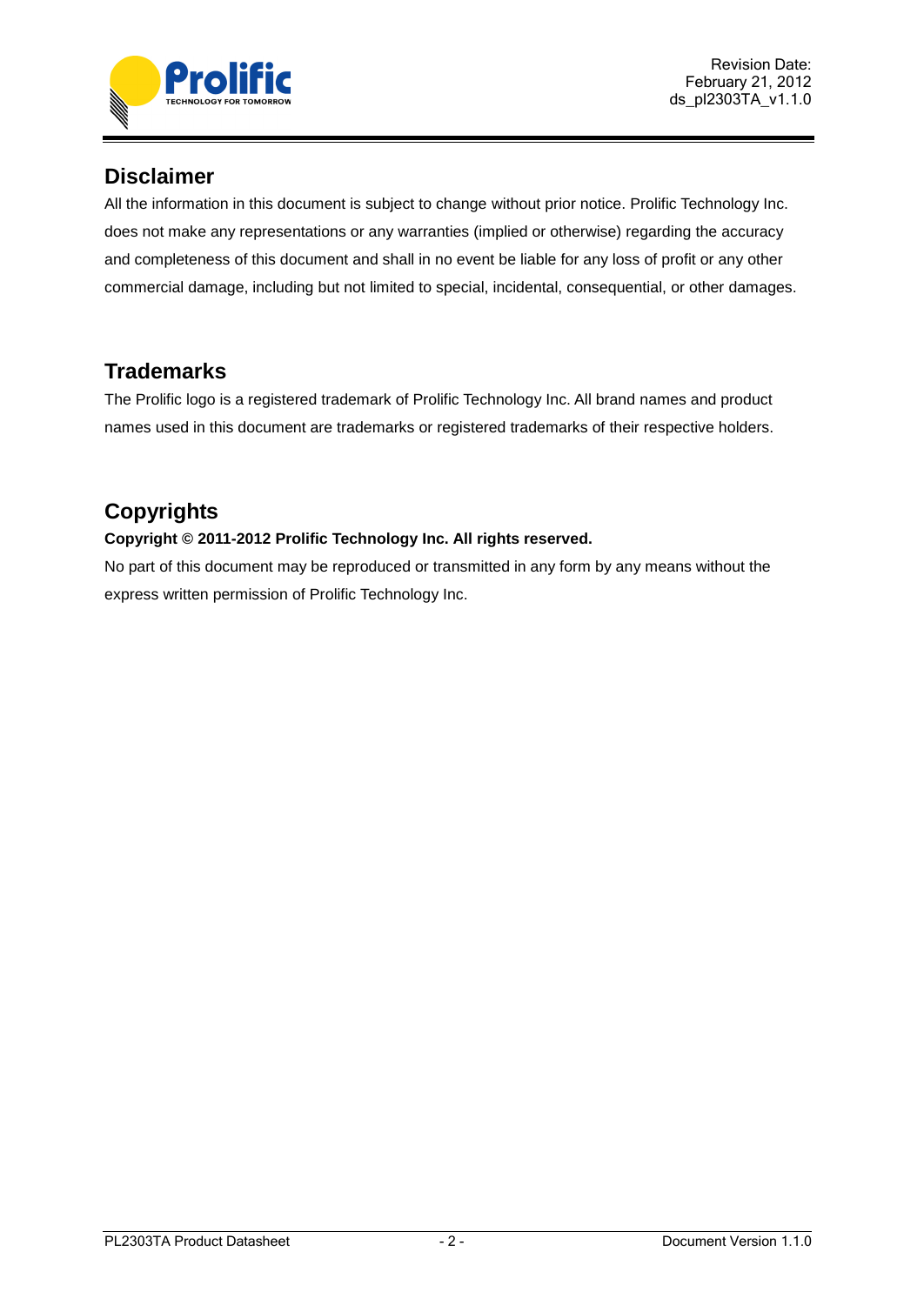

# **Revision History**

| <b>Revision</b> | <b>Description</b>                                                                    | Date                     |
|-----------------|---------------------------------------------------------------------------------------|--------------------------|
| 1.1.0           | Added USB-IF Logo Product Listing URL Link<br>Added Reel and Tube Packing Information | <b>February 21, 2012</b> |
| 1.0.0           | PL2303TA Product Datasheet - Formal Release                                           | November 30, 2011        |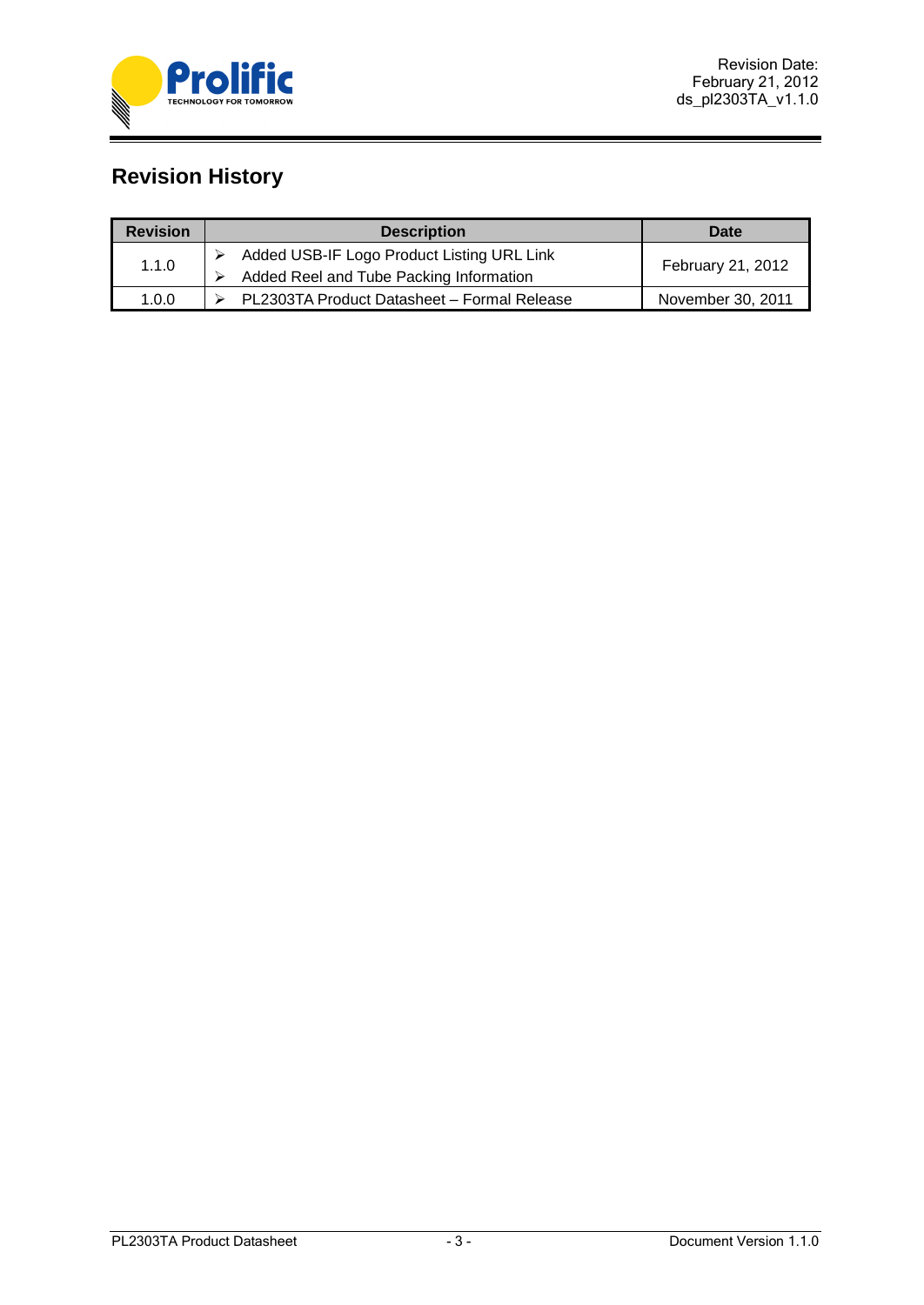

# **Table of Contents**

| 1.0  |                                                    |    |
|------|----------------------------------------------------|----|
|      |                                                    |    |
| 2.0  |                                                    |    |
| 3.0  |                                                    |    |
| 4.0  |                                                    |    |
| 5.0  |                                                    |    |
| 6.0  |                                                    |    |
| 7.0  | DATA FORMATS & PROGRAMMABLE BAUD RATE GENERATOR 14 |    |
| 8.0  |                                                    |    |
|      | 8.1                                                |    |
|      | 8.2                                                |    |
|      | 8.3                                                |    |
|      | 8.4                                                |    |
|      | 8.5                                                |    |
|      |                                                    |    |
| 9.0  |                                                    |    |
| 10.0 |                                                    |    |
|      |                                                    |    |
| 11.0 |                                                    |    |
|      | 11.1 Reel Packing                                  | 20 |
|      |                                                    |    |
|      |                                                    |    |
|      |                                                    |    |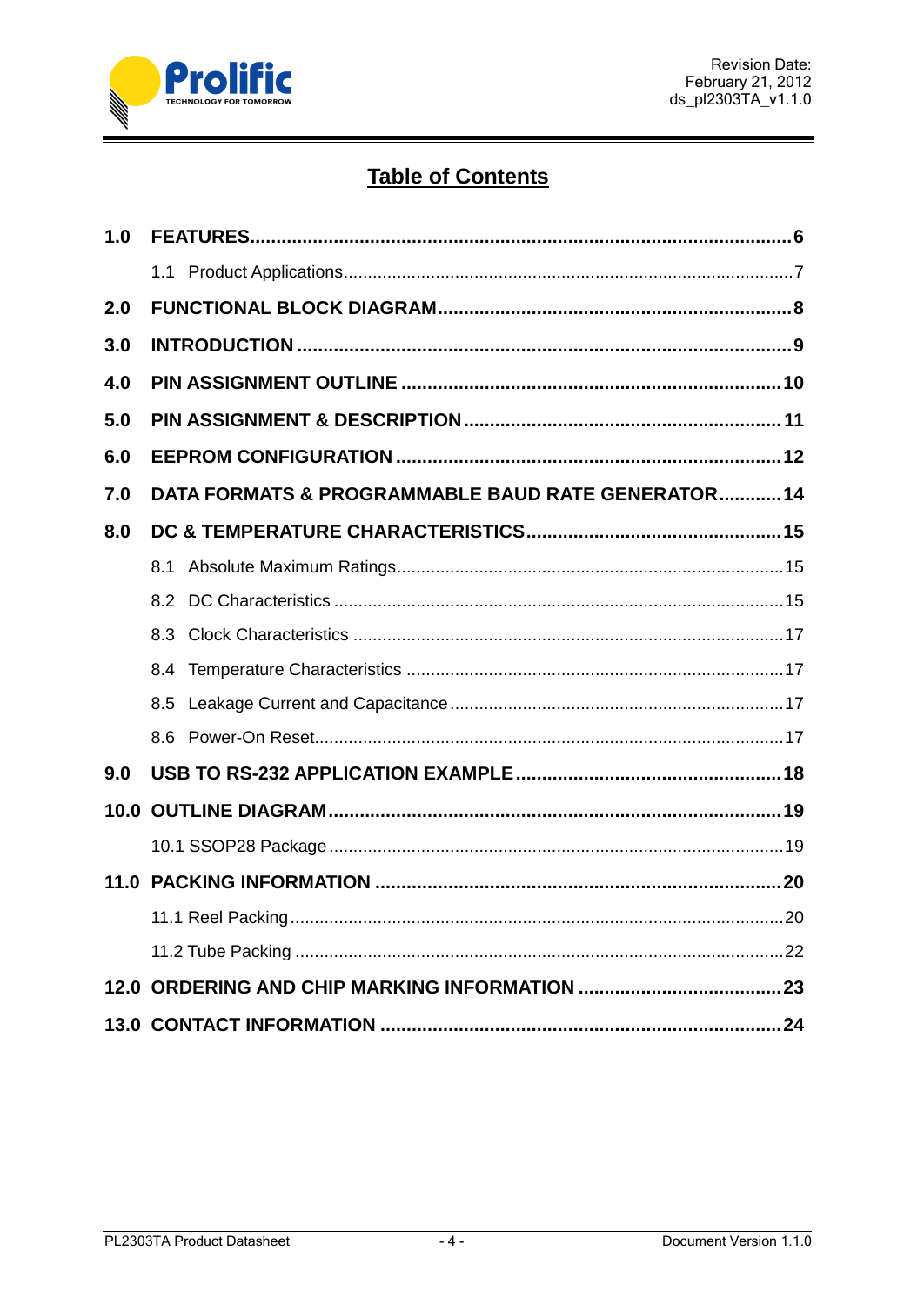

# **List of Figures**

# **List of Tables**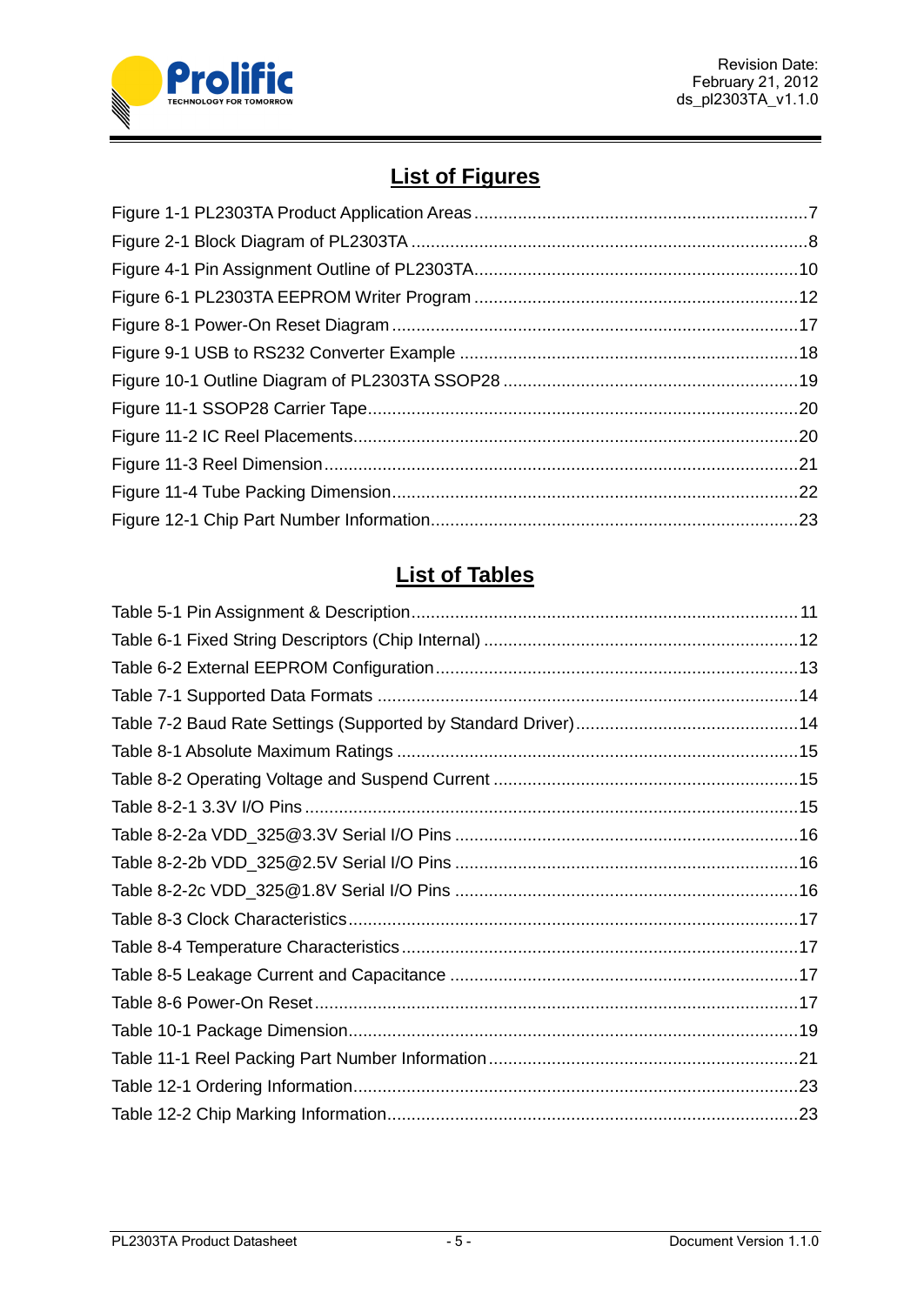

Revision Date: February 21, 2012 ds\_pl2303TA\_v1.1.0

# <span id="page-5-0"></span>**1.0 Features**

- Full Compliant with USB Specification v2.0 (Full-Speed)
- [USB-IF Logo Compliant with TID 40001305](https://www.usb.org/kcompliance/view/view_item?item_key=338e735ab216d496e245ab4c64c4a2b6a58f141e&referring_url=/kcompliance)
- $\triangleright$  On Chip USB 1.1 Transceiver, 5V $\rightarrow$ 3.3V regulator, and 12 MHz crystal oscillator
- Supports RS232-like Serial UART Interface
	- o Full-duplex transmitter and receiver (TXD and RXD)
	- o Six MODEM control pins (RTS, CTS, DTR, DSR, DCD, and RI)
	- $\circ$  5, 6, 7 or 8 data bits
	- o Odd, Even, Mark, Space, or None parity mode
	- o One, one and a half, or two stop bits
	- o Parity error, frame error, and serial break detection
	- o Programmable baud rate from 75 bps to 6 Mbps
	- o External RS232 driver power down control
	- o Independent power source for serial interface
	- o Works with existing PC COM Port software applications
- $\triangleright$  Extensive Flow Control Mechanism
	- o Adjustable high/low watermark level
	- o Automatic hardware flow control with CTS/RTS
	- o Automatic software flow control with XON/XOFF
	- o Inbound data buffer overflow detection
- $\triangleright$  Configurable 512-byte bi-directional data buffer
	- o 256-byte outbound buffer and 256-byte inbound buffer; or
	- o 128-byte outbound buffer and 384-byte inbound buffer
- $\triangleright$  Supports Remote Wake-up from RS232 input pin signals (RI, RXD, DSR, DCD, CTS)
- Supports Chip Suspend on Powered State (USB-IF Compliance Logo Test Requirement) with external EEPROM
- $\triangleright$  Supports USB Selective Suspend (Run-Time Power Management) with external EEPROM and Remote Wakeup Enabled.
- Two General Purpose I/O (GPIO) pins
- Optional external serial EEPROM for startup device configurations
- Provides royalty-free Virtual COM Port (VCP) drivers for:
	- o Windows 2000, XP, Vista, and 7 (Microsoft Certified Logo Drivers)
	- o Windows Server 2003, 2008, 2008 R2
	- o Windows 8
	- o Windows CE 4.2, 5.0, 6.0, and Windows Embedded Compact 7
	- o Windows XP Embedded (XPe), Point-of-Service (WEPOS), and POSReady
	- o Mac OS 8/9, OS X
	- o Linux/Android kernel 2.4.31 and above includes built-in drivers
	- o Provides Driver Customization for Customer VID/PID and special baud rates
- UHCI/OHCI (USB1.1), EHCI (USB 2.0), xHCI (USB 3.0) Host Controller Compatible
- Low Operating Power Consumption and Suspend Current
- Pin-to-Pin Compatible with PL-2303HXA (see Migration Guide Application Note)
- $\geq$  -40°C to 85°C Operating Temperature
- Small footprint 28-pin SSOP IC package (RoHS compliant and Pb-free Green Compound)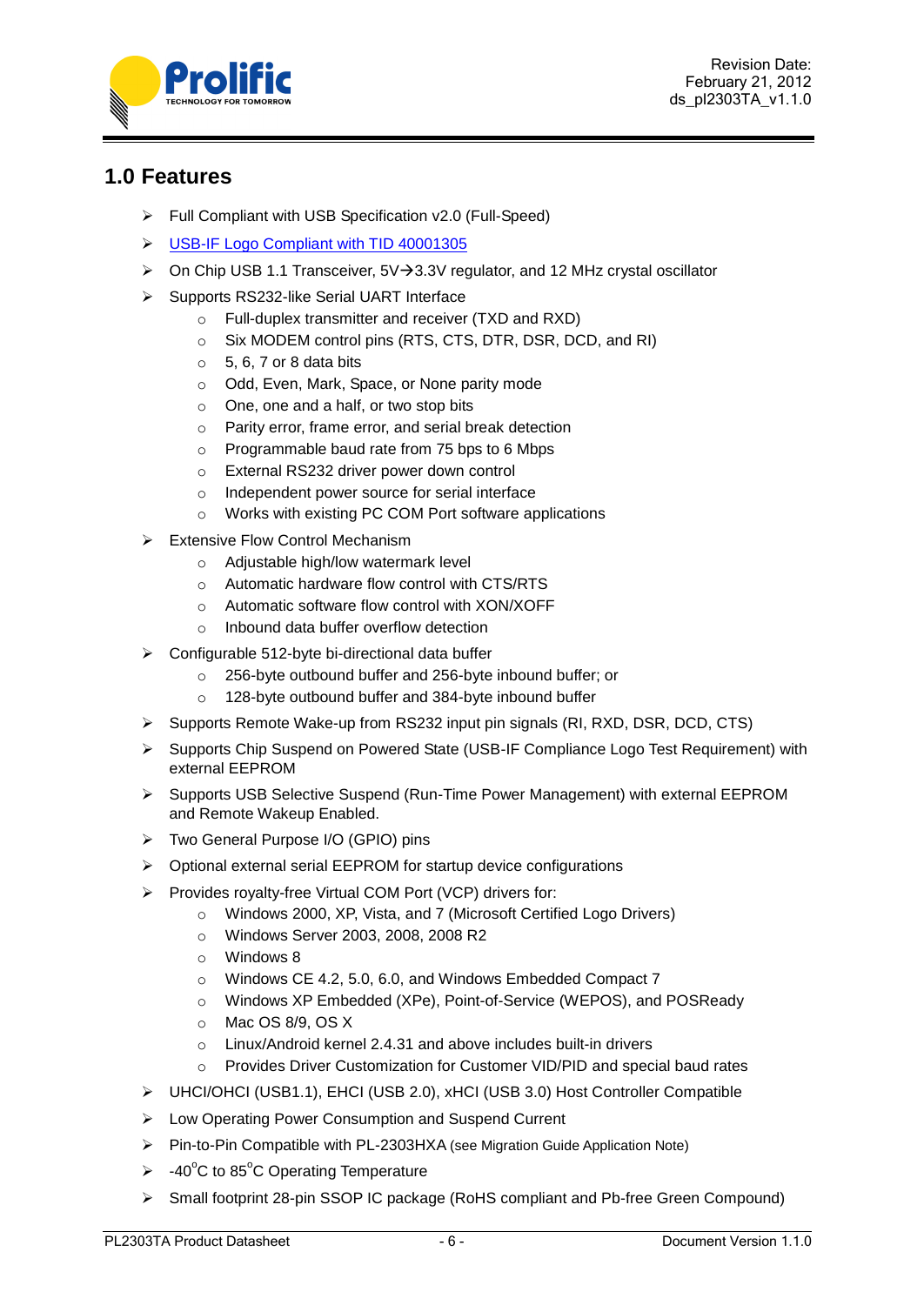

# <span id="page-6-0"></span>**1.1 Product Applications**

- $\triangleright$  Applications include:
	- o Single-chip upgrade solution for Legacy RS232 devices to USB interface
	- o USB to RS232 converters/cables/dongles
	- o Healthcare/Medical USB Interface Data Transfer Cable
	- o Personal Infotainment/Media Player Docking USB Interface
	- o Cellular/PDA USB Interface Data Transfer Cable
	- o Serial-over-IP Wireless Solution
	- o USB Barcode/Smart Card Readers
	- o GPS/Navigation USB Interface
	- o Point-of-Sale (POS) Terminals/Printers
	- o PC Docking Station/Port Replicators
	- o Industrial/Instrumentation/Automation Control USB Interface
	- o USB Modem/Wireless/Zigbee USB Interface
	- o Set-Top Box (STB) / Home Gateway USB Interface
	- o Battery Charger Application
	- o MCU-based devices to USB interface



<span id="page-6-1"></span>**Figure 1-1 PL2303TA Product Application Areas**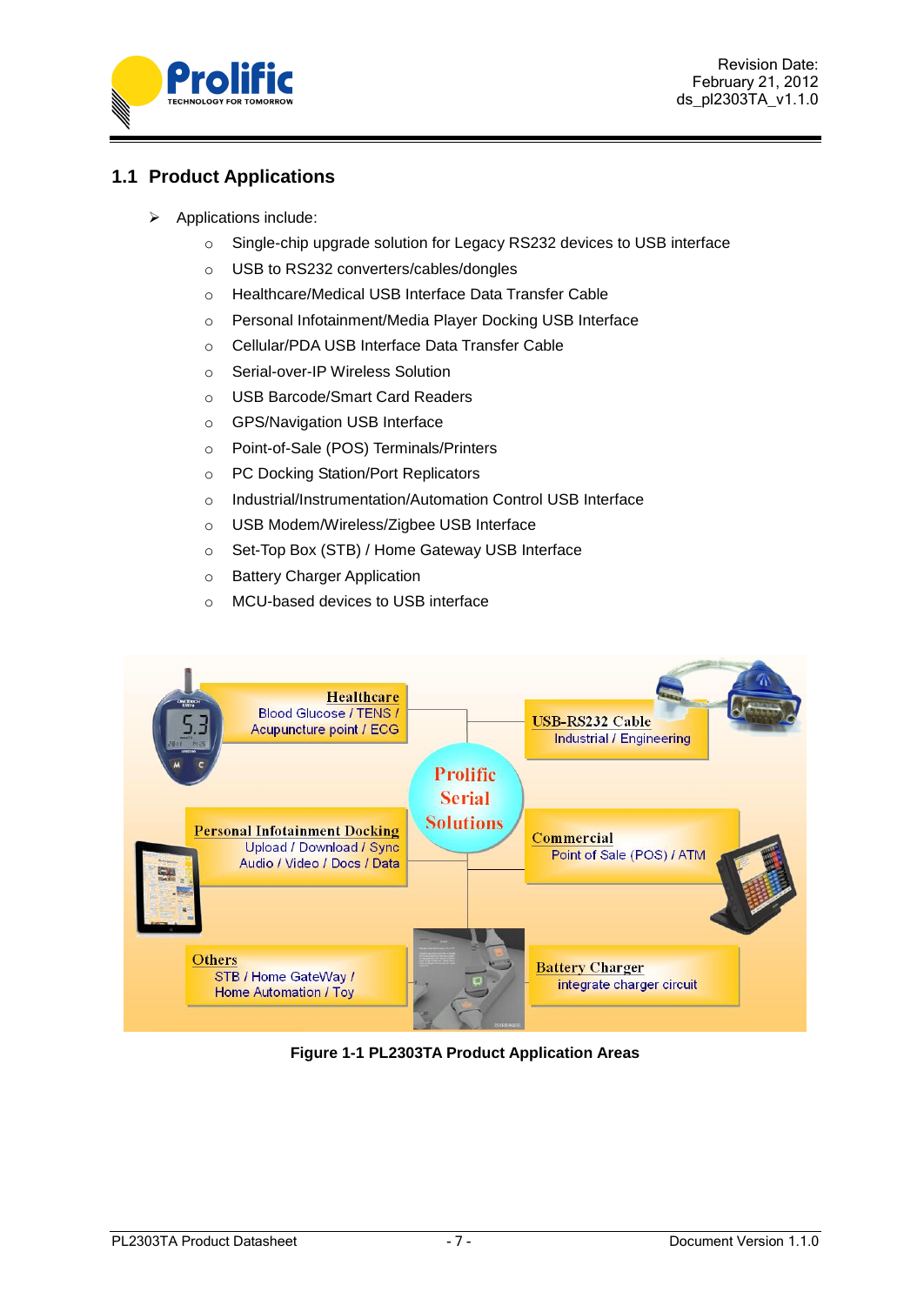

# <span id="page-7-0"></span>**2.0 Functional Block Diagram**



<span id="page-7-1"></span>**Figure 2-1 Block Diagram of PL2303TA**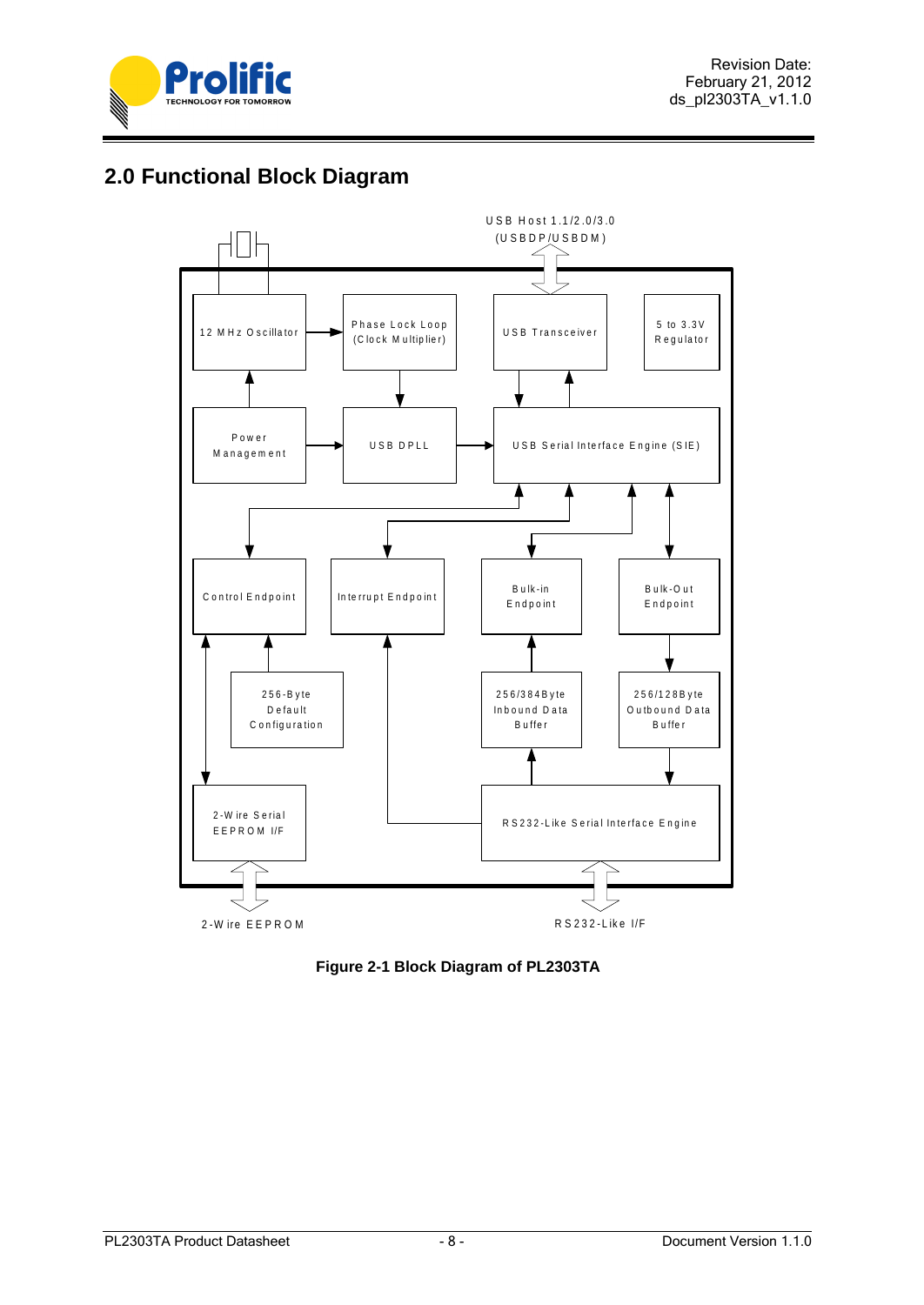

# <span id="page-8-0"></span>**3.0 Introduction**

PL2303TA provides a convenient solution for connecting an RS232-like full-duplex asynchronous serial device to any Universal Serial Bus (USB) capable host. PL2303TA highly compatible drivers could simulate the traditional COM port on most operating systems allowing the existing applications based on COM port to easily migrate and be made USB ready without having to rewrite the COM port software application.

By taking advantage of USB bulk transfer mode, large data buffers, and automatic flow control, PL2303TA is capable of achieving higher throughput compared to traditional UART (Universal Asynchronous Receiver Transmitter) ports. When real RS232 signaling is not required, baud rate higher than 115200 bps could be used for even higher performance. The flexible baud rate generator of PL2303TA could be programmed to generate any rate between 75 bps and 6M bps.

PL2303TA is exclusively designed for mobile and embedded solutions in mind, providing a small footprint that could easily fit in to any connectors and handheld devices. With very small power consumption in either operating or suspend mode, PL2303TA is perfect for bus powered operation with plenty of power left for the attached devices. Flexible signal level requirement on the RS232-like serial port side also allows PL2303TA to connect directly to any 3.3V~1.8V range devices.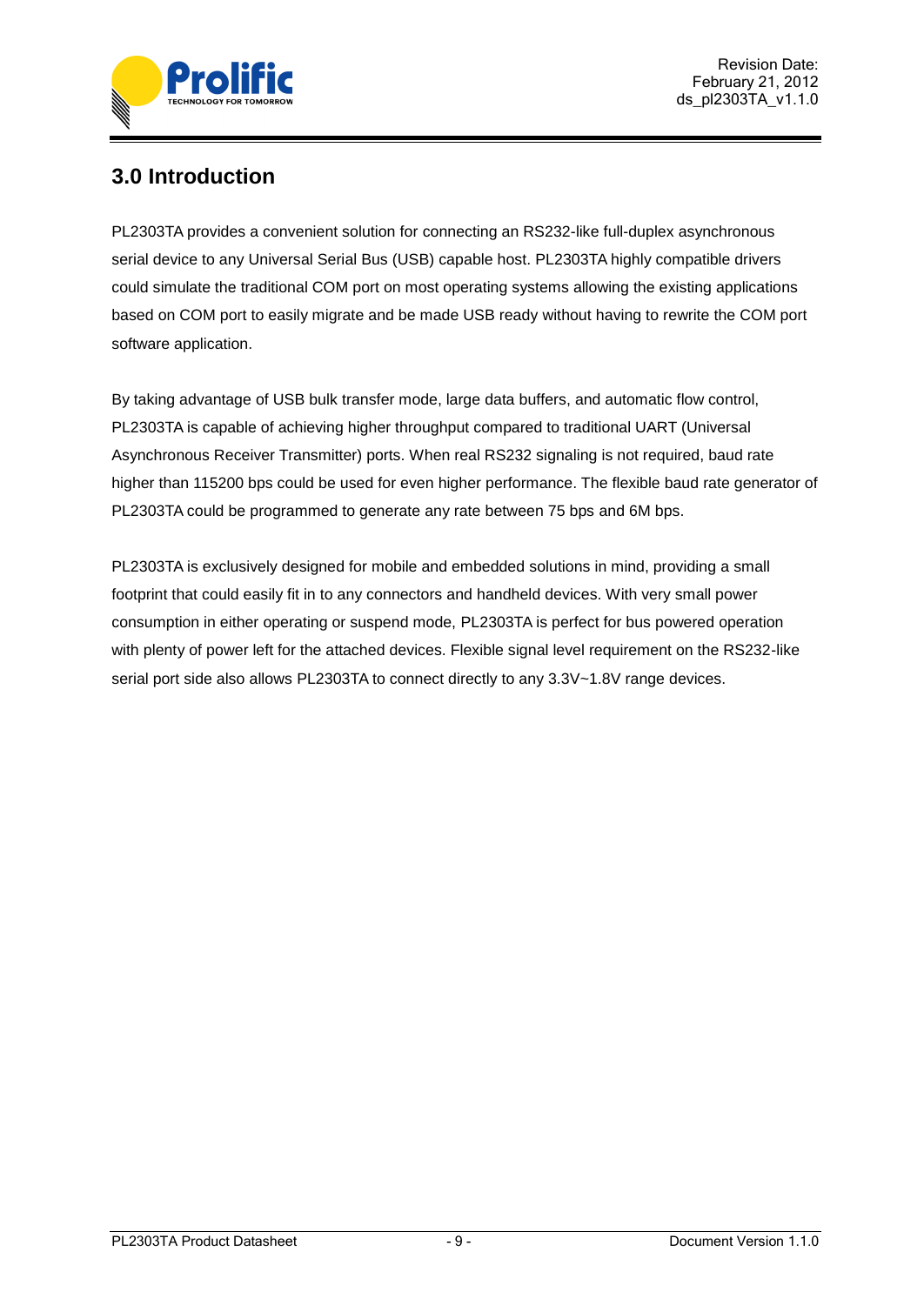

# <span id="page-9-0"></span>**4.0 Pin Assignment Outline**



<span id="page-9-1"></span>**Figure 4-1 Pin Assignment Outline of PL2303TA**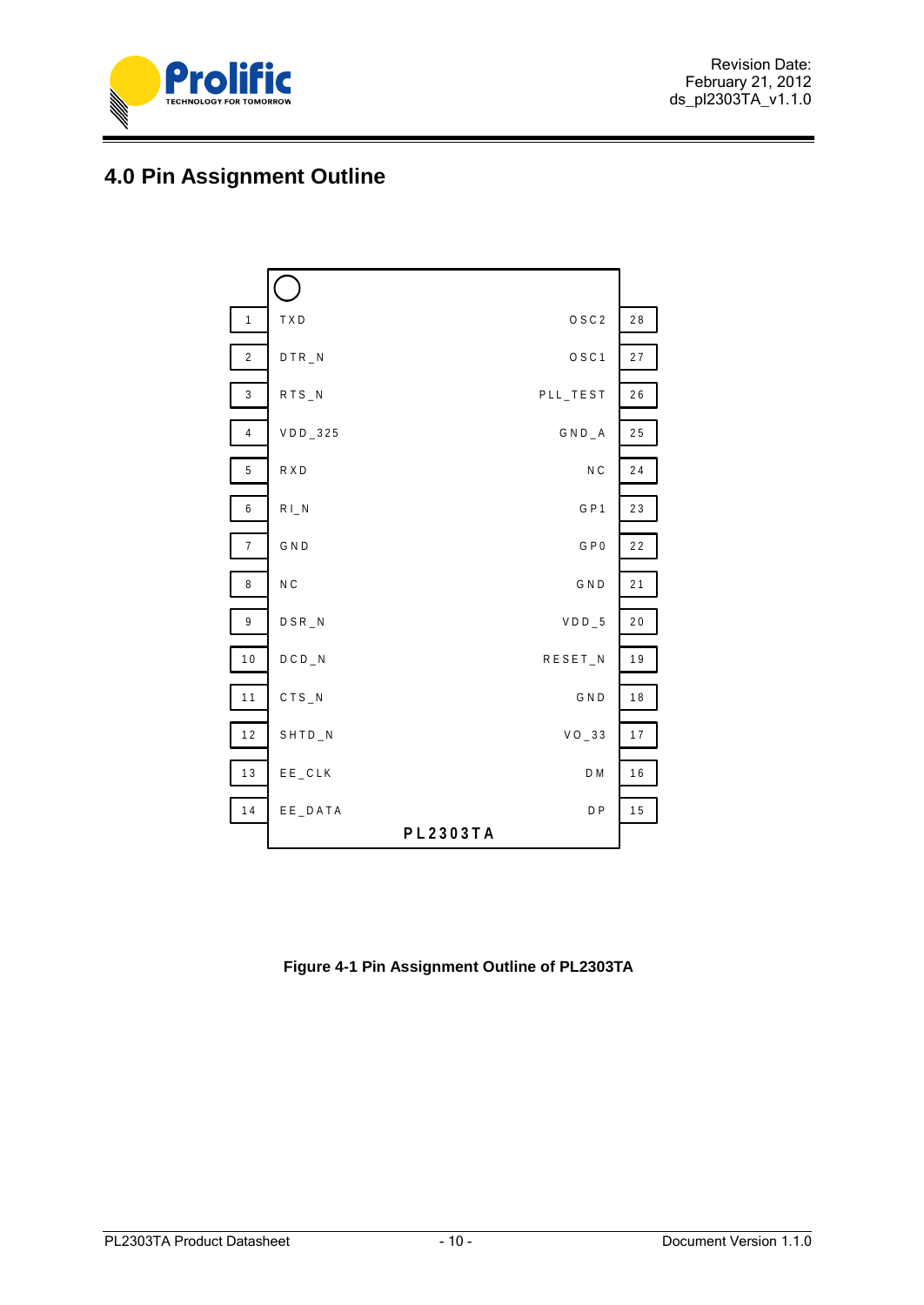

# <span id="page-10-0"></span>**5.0 Pin Assignment & Description**

#### **Pin Type Abbreviation:**

| I: Input | O: Output | I/O: Bidirectional | P: Power/Ground |
|----------|-----------|--------------------|-----------------|
|          |           |                    |                 |

<span id="page-10-1"></span>**Pin # Name Type Description** 1 TXD O<sup>(1)</sup> Serial port (Transmitted Data)<br>2 DTR N O<sup>(1)</sup> Serial port (Data Terminal Res 2 | DTR\_N | O<sup>(1)</sup> | Serial port (Data Terminal Ready) 3 RTS\_N O **(1)** Serial port (Request To Send) 4 | VDD 325 | P RS232 VDD. The power pins for the serial port signals. When the serial port is 3.3V, this should be 3.3V. When the serial port is 2.5V, this should be 2.5V. 5 RXD  $1^{(2)}$  Serial port (Received Data) 6 RI\_N I/O **(3)** Serial port (Ring Indicator) 7 GND P Ground 8 NC | No Connection 9 DSR N I/O <sup>(3)</sup> Serial port (Data Set Ready) 10 DCD\_N I/O <sup>(3)</sup> Serial port (Data Carrier Detect)<br>11 CTS N I/O <sup>(3)</sup> Serial port (Clear To Send) 11 CTS N I/O<sup>(3)</sup> Serial port (Clear To Send) 12 SHTD N O<sup>(4)</sup> RS232 Transceiver Shut Down Control 13 **EE\_CLK** I/O <sup>(5)</sup> 2-Wire Serial EEPROM Clock<br>14 **EE** DATA I/O <sup>(5)</sup> 2-Wire Serial EEPROM Data 14 | EE\_DATA | I/O <sup>(5)</sup> | 2-Wire Serial EEPROM Data 15 DP | I/O | USB port D+ signal 16 | DM | I/O | USB port D- signal 17 | VO 33 | P | Regulator Power Output, 3.3V 18 GND P Ground 19 RESET<sub>\_N</sub> | 1<sup>(6)</sup> External System Reset (Active Low) 20 VDD<sub>\_5</sub> P USB port V<sub>BUS</sub>, 5V Power. 21 GND P Ground 22 GP0  $\vert$  I/O  $^{(7)}$  General Purpose I/O Pin 0 23 GP1 I/O <sup>(7)</sup> General Purpose I/O Pin 1 24 NC No Connection 25 | GND\_A | P | Analog Ground for PLL 26 PLL TEST |  $\vert$ <sup>(6)</sup> | PLL test mode control 27 | OSC1 | I | Crystal oscillator input 28 | OSC2 | O | Crystal oscillator output

#### **Table 5-1 Pin Assignment & Description**

#### **Notes:**

**(1)** – CMOS Out, Output Pad. Level and Driving Capability decided by VDD\_325.

**(2)** – SCHMITT In, 5V Tolerant, Input Pad. Level and Driving Capability decided by VDD\_325.

**(3)** – SCHMITT In/CMOS Out, 5V Tolerant, Bi-directional Pad. Level and Driving Capability decided by VDD\_325.

**(4)** – CMOS Out, 3.3V, Output Pad, 4mA Output Driving Capability.

**(5)** – SCHMITT In/CMOS Out, 5V Tolerant, Bi-directional Pad with internal resistor pulling-up to 3.3V, 4mA Output Driving Capability.

**(6)** – LVTTL In, 3.3V, Input Pad.

**(7)** – SCHMITT In/CMOS Out, 5V Tolerant, Bi-directional Pad, 4mA Output Driving Capability.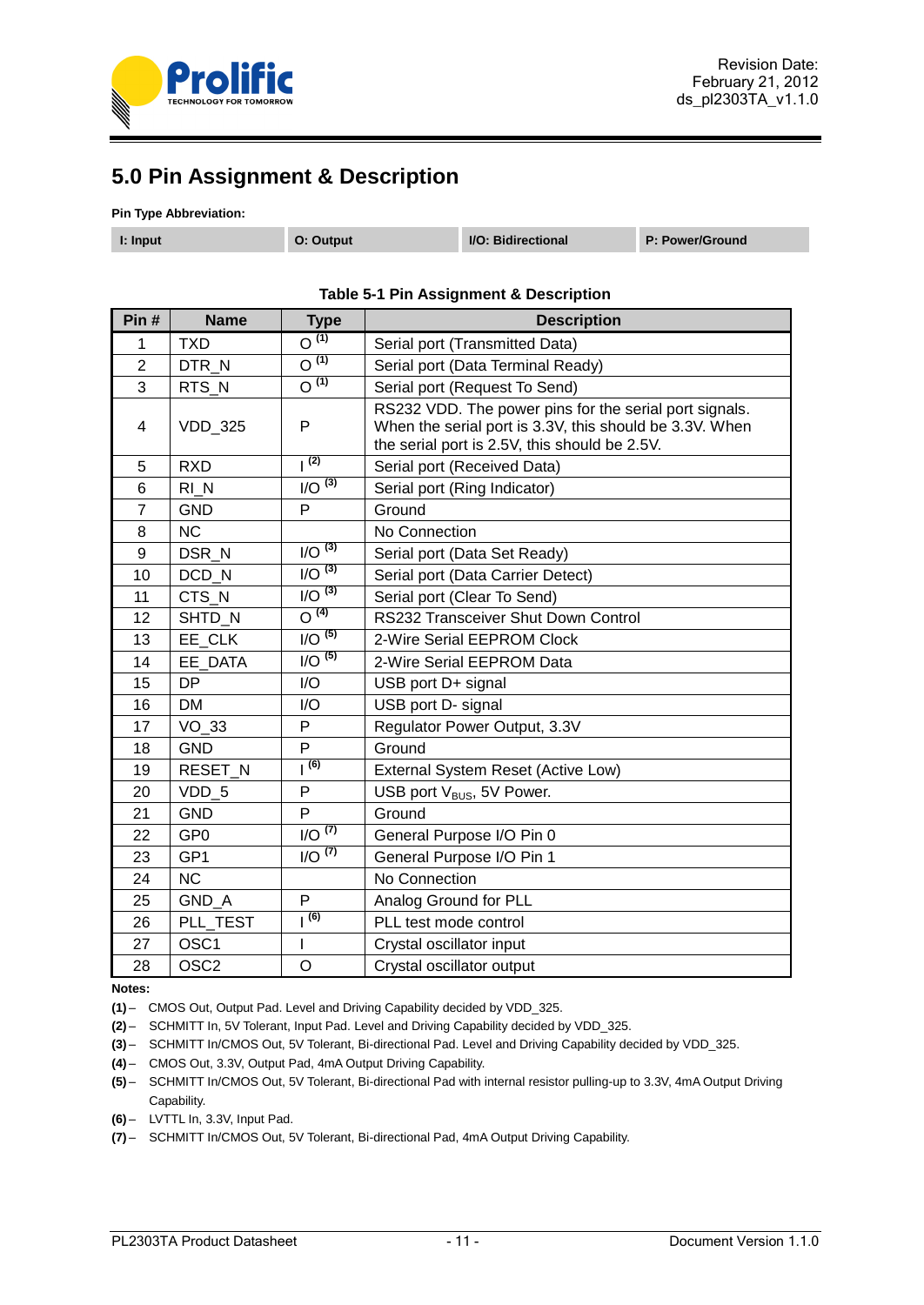

# <span id="page-11-0"></span>**6.0 EEPROM Configuration**

The default configuration descriptors are stored in the chip internally which will be loaded during power-on reset or USB bus reset when there is no external EEPROM detected or external EEPROM is empty. The PL2303TA has four string descriptors: Language ID, Manufacturer, Product, and Serial Number. Except for Serial Number, the first three string descriptors are stored in the chip with a fixed string value and cannot be modified.

<span id="page-11-2"></span>

| <b>String Descriptor</b>   | <b>Default</b>               | <b>Notes</b>                                                                                                                                                                 |
|----------------------------|------------------------------|------------------------------------------------------------------------------------------------------------------------------------------------------------------------------|
| Language ID                | 0409h                        | English (United States)                                                                                                                                                      |
| <b>Manufacturer Name</b>   | Prolific Technology Inc.     |                                                                                                                                                                              |
| <b>Product Description</b> | <b>USB-Serial Controller</b> | This string will also be shown in Device<br>Manager when driver is not installed. If driver<br>is installed, the product string in driver INF file<br>will be shown instead. |

## **Table 6-1 Fixed String Descriptors (Chip Internal)**

However, other device descriptors could be modified and stored to an external 2-wire serial EEPROM like USB Vendor ID (VID), Product ID (PID), serial number, and other configuration descriptors. The external EEPROM can be programmed using the Prolific EEPROM Writer utility software called EEWriter, which can be requested from Prolific or authorized distributors.

| Device Descriptor<br>067B<br>Vendor ID (VID) 0x<br>0x<br>2303<br>Product ID (PID)<br>0x<br>10300<br>Release No (BCD) 0x | Serial Number (8 char)         |                |
|-------------------------------------------------------------------------------------------------------------------------|--------------------------------|----------------|
| Functions-<br>Serial Port Output                                                                                        | USB Load Mode                  |                |
| • Disable output signal during suspend                                                                                  | C Light load (100mA)           |                |
| $\bigcap$ Set output signals to HIGH during suspend                                                                     | C Heavy load (500mA)           |                |
| Flow Control Setting                                                                                                    | Wake Up Trigger PIN            | Writer Default |
| • No flow control<br>$\bigcirc$ H/W flow control                                                                        | Wake Up Trigger on RXD         | Read EEPROM    |
| $\bigcirc$ S/W flow control (Xon/Xoff)                                                                                  | Wake Up Trigger on DSR         |                |
| Shutdown Pin Mode                                                                                                       | $\nabla$ Wake Up Trigger on RI | Write EEPROM   |
| $\bigcirc$ Output HIGH<br>⊙ Output LOW during suspend                                                                   | Wake Up Trigger on DCD         | Reset EEPROM   |
| Output LOW                                                                                                              | Wake Up Trigger on CTS         |                |
| Output HIGH during suspend                                                                                              |                                | Exit           |

<span id="page-11-1"></span>**Figure 6-1 PL2303TA EEPROM Writer Program**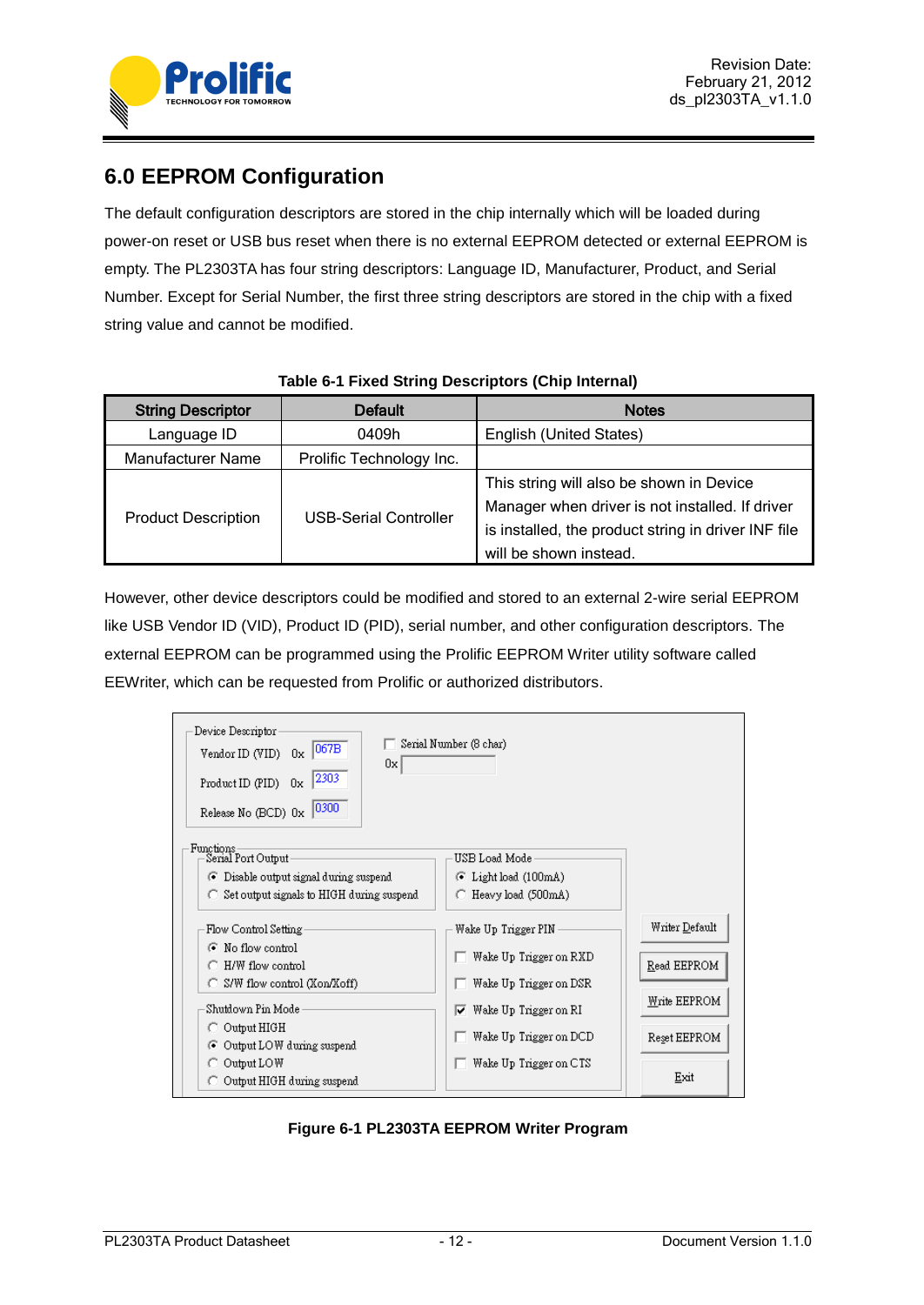

|  | <b>Table 6-2 External EEPROM Configuration</b> |
|--|------------------------------------------------|
|  |                                                |

<span id="page-12-0"></span>

| <b>Device Descriptor</b>                      | <b>Default Value</b>         | <b>Description</b>                                                                                                                                                                                     |
|-----------------------------------------------|------------------------------|--------------------------------------------------------------------------------------------------------------------------------------------------------------------------------------------------------|
| Vendor ID (VID)                               | 067B (hex)                   | USB unique Vendor ID of Company or<br>Manufacturer. This ID is applied and<br>registered from USB-IF.                                                                                                  |
|                                               |                              | Refer to this website for applying VID:<br>http://www.usb.org/developers/vendor/                                                                                                                       |
| Product ID (PID)                              | 2303 (hex)                   | USB Product ID assigned by Company or<br>Manufacturer.                                                                                                                                                 |
| Rel. No. (BCD)                                | 0300                         | This field reports the release number of USB<br>the device. This item is fixed and cannot be<br>modified.                                                                                              |
| Serial No. (8 hex characters)                 | <b>Disabled</b>              | This field sets the product USB serial number.<br>Entering a unique serial number allows the<br>device to be assigned the same COM Port<br>number even when plug to other USB ports of<br>the same PC. |
| Serial Port Output                            | <b>Disable</b>               | This option allows setting the serial port output<br>pin signals (TXD, RTS, DTR) to HIGH during<br>suspend mode.                                                                                       |
| <b>USB Load Mode</b>                          | Light Load (100mA)           | This option sets the USB device maximum<br>power if 100mA (low-power) or 500mA (high<br>power).                                                                                                        |
|                                               |                              | This option allows to set the flow control initial<br>setting to none, H/W, or S/W control.                                                                                                            |
| <b>Flow Control Setting</b>                   | No Flow Control              | Note: H/W and S/W flow control can also be<br>set and configured on customer/user serial<br>communication software.                                                                                    |
| Wakeup trigger on<br>Wakeup Trigger Pin<br>RI |                              | This option allows setting the trigger pin for<br>remote wakeup function. When in suspend<br>mode, changes on the enabled serial port<br>input signals could trigger a wakeup event.                   |
| Shutdown Pin Mode                             | Output LOW during<br>suspend | This option allows setting the Shutdown pin<br>(Pin 12) mode to Output HIGH or LOW on<br>normal mode or Suspend mode.                                                                                  |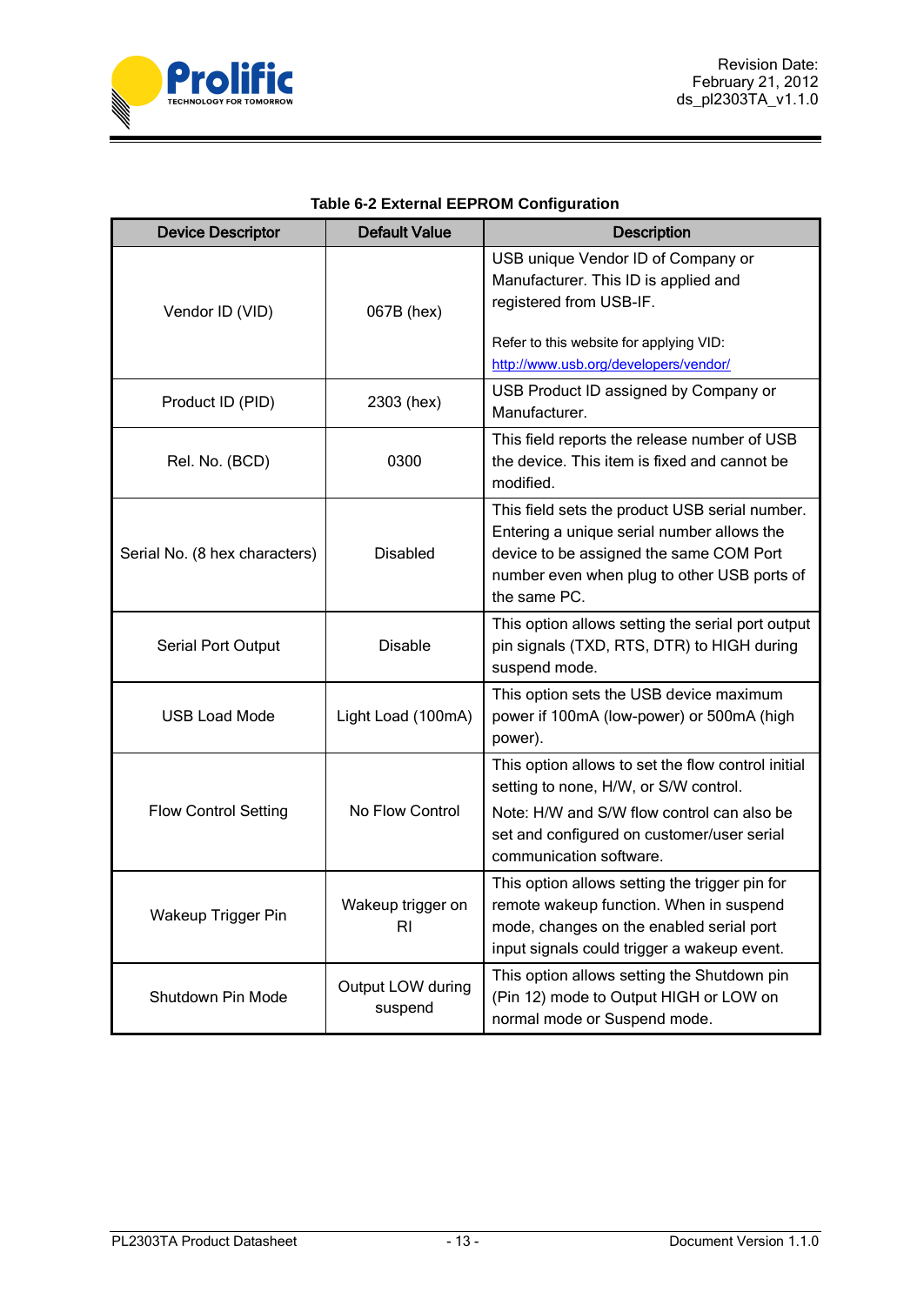

# <span id="page-13-0"></span>**7.0 Data Formats & Programmable Baud Rate Generator**

<span id="page-13-1"></span>The PL2303TA supports versatile data formats and has a programmable baud rate generator. The supported data formats are shown on Table 7-1. The programmable baud rate generator supports baud rates up to 6Mbps and standard driver already supports several baud rate settings shown in Table 7-2.

|             | <b>Description</b> |
|-------------|--------------------|
| Stop bits   |                    |
|             | 1.5                |
|             | 2                  |
| Parity type | None               |
|             | Odd                |
|             | Even               |
|             | Mark               |
|             | Space              |
| Data bits   | 5, 6, 7, 8         |

## **Table 7-1 Supported Data Formats**

| Table 7-2 Baud Rate Settings (Supported by Standard Driver) |  |  |
|-------------------------------------------------------------|--|--|

<span id="page-13-2"></span>

| <b>Baud Rates</b><br>(bps) | <b>Baud Rates</b><br>(bps) | <b>Baud Rates</b><br>(bps) | <b>Baud Rates</b><br>(bps) | <b>Baud Rates</b><br>(bps) |
|----------------------------|----------------------------|----------------------------|----------------------------|----------------------------|
| 6000000                    | 460800                     | 134400                     | 19200                      | 1800                       |
| 3000000                    | 403200                     | 128000                     | 14400                      | 1200                       |
| 2457600                    | 268800                     | 115200                     | 9600                       | 600                        |
| 1228800                    | 256000                     | 57600                      | 7200                       | 300                        |
| 921600                     | 230400                     | 56000                      | 4800                       | 150                        |
| 806400                     | 201600                     | 38400                      | 3600                       | 110                        |
| 614400                     | 161280                     | 28800                      | 2400                       | 75                         |

**Note:** For other special baud rate requirements, please contact Prolific FAE for driver customization support. The baud rates listed on the above table are already supported by the standard driver and only needs to be set by the COM port configuration of the application software on the PC.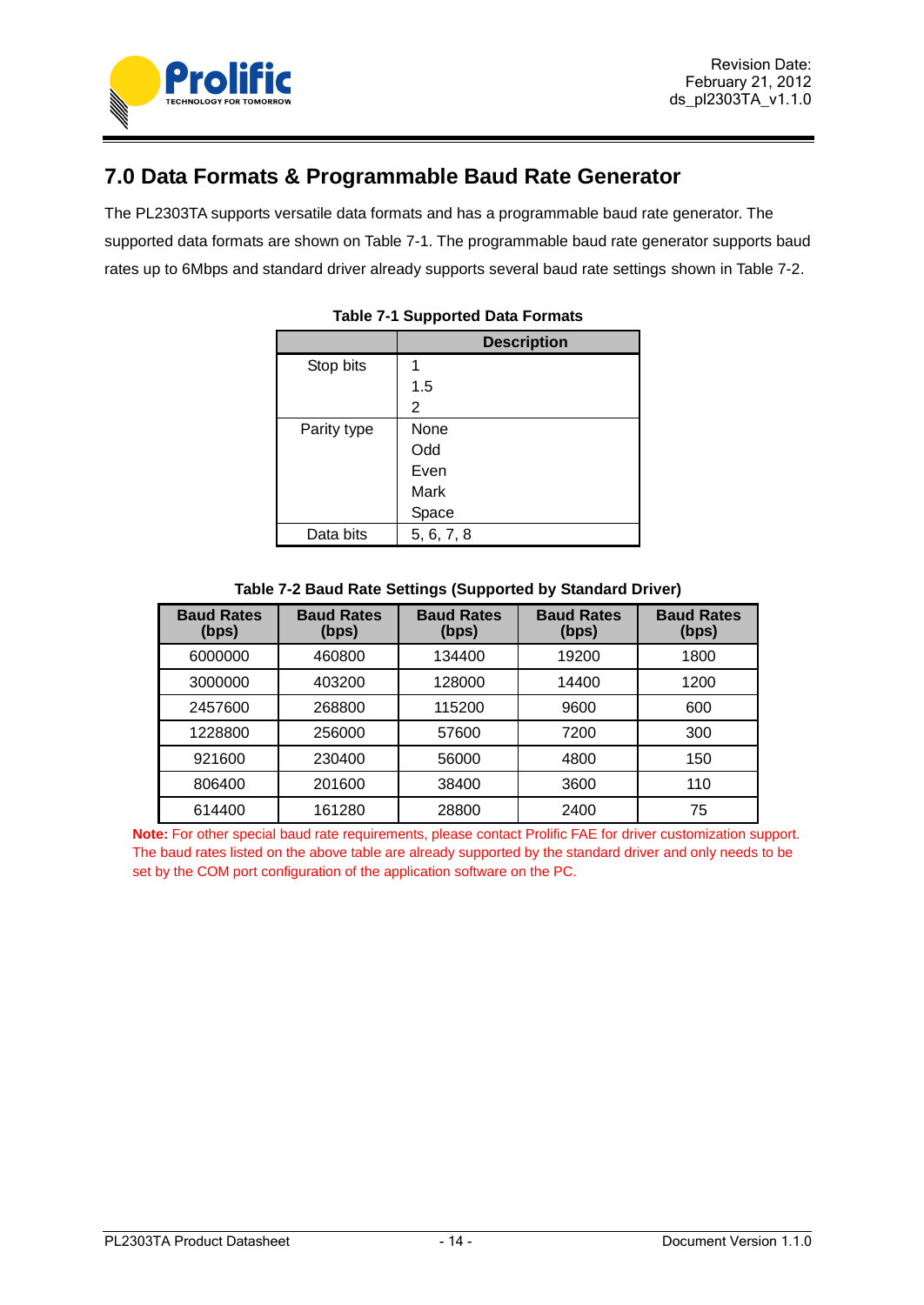

# <span id="page-14-0"></span>**8.0 DC & Temperature Characteristics**

## <span id="page-14-3"></span><span id="page-14-1"></span>**8.1 Absolute Maximum Ratings**

| <b>Table 8-1 Absolute Maximum Ratings</b> |  |  |
|-------------------------------------------|--|--|
|-------------------------------------------|--|--|

| <b>Items</b>                                    | <b>Ratings</b>            |
|-------------------------------------------------|---------------------------|
| <b>Power Supply Voltage</b>                     | $-0.3$ to 5.5 V           |
| Input Voltage of 3.3V I/O                       | $-0.3$ to VO $33 + 0.3$ V |
| Input Voltage of 3.3V I/O with 5V Tolerance I/O | $-0.3$ to VDD $5 + 0.3V$  |
| Output Voltage of 3.3V I/O                      | -0.3 to $VO_33 + 0.3 V$   |
| Storage Temperature                             | -40 to 150 $\degree$ C    |

## <span id="page-14-2"></span>**8.2 DC Characteristics**

## **Table 8-2 Operating Voltage and Suspend Current**

<span id="page-14-4"></span>

| <b>Parameter</b>                                     | <b>Symbol</b> | Min | <b>Typ</b> | Max | Unit |
|------------------------------------------------------|---------------|-----|------------|-----|------|
| <b>Operating Voltage Range</b>                       | VDD 5         | 3.6 | 5          | 5.5 |      |
| Regulator Output Driving Current (VDD_5 = 5V)        | <b>ILOAD</b>  |     |            | 150 | mA   |
| Operating Current <sup>(1)</sup> (Power Consumption) | ססי           |     | 8          | 10  | mA   |
| <b>Suspend Current</b>                               | Isus          |     | 370        | 400 | uА   |

**Note:** (1) – No device connected.

## **8.2.1 3.3V I/O Pins**

<span id="page-14-5"></span>

| <b>Parameter</b>                  | <b>Symbol</b>              | <b>Min</b> | <b>Typ</b> | <b>Max</b>   | <b>Unit</b> |
|-----------------------------------|----------------------------|------------|------------|--------------|-------------|
| <b>Output Driving Capability</b>  | l <sub>DD</sub>            |            | 4          |              | mA          |
| Output Voltage of Regulator       | VO 33                      | 3.0        | 3.3        | 3.6          | V           |
| Input Voltage (CMOS)              |                            |            |            |              |             |
| Low                               | $\mathsf{V}_{\mathsf{IL}}$ |            |            | $0.3*$ VO_33 | $\vee$      |
| High                              | V <sub>IH</sub>            | 0.7* VO_33 | --         |              | V           |
| Input Voltage (LVTTL)             |                            |            |            |              |             |
| Low                               | $\mathsf{V}_{\mathsf{IL}}$ |            |            | 0.8          | V           |
| High                              | $V_{\text{IH}}$            | 2.0        | --         |              | V           |
| Schmitt Trigger Threshold Voltage |                            |            |            |              |             |
| Negative going                    | $V_{t-}$                   | 0.9        | 1.2        |              | V           |
| Positive going                    | $V_{t+}$                   |            | 2.1        | 2.5          | V           |
| Output Voltage, 3.3V              |                            |            |            |              |             |
| Low                               | $V_{OL}$                   |            |            | 0.4          | V           |
| High                              | $V_{OH}$                   | 2.4        |            |              | V           |

## **Table 8-2-1 3.3V I/O Pins**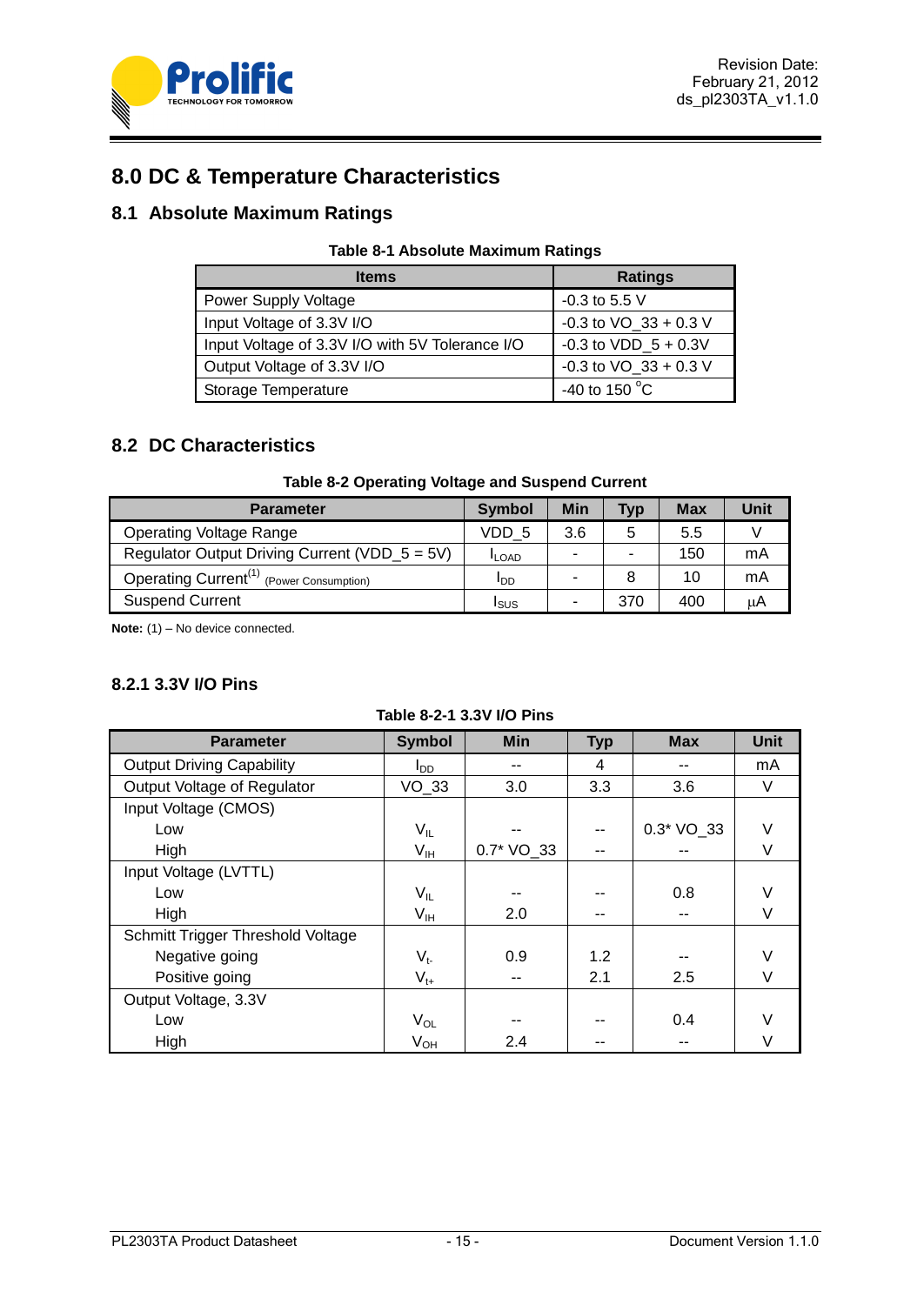

## **8.2.2 Serial I/O Pins**

<span id="page-15-0"></span>

| <b>Parameter</b>                  | <b>Symbol</b>              | <b>Min</b> | <b>Typ</b> | <b>Max</b> | <b>Unit</b> |  |
|-----------------------------------|----------------------------|------------|------------|------------|-------------|--|
| <b>Output Driving Capability</b>  | l <sub>DD</sub>            |            | 4          |            | mA          |  |
| Power Supply for Serial I/O Pins  | VDD_325                    | 3.0        | 3.3        | 3.6        | V           |  |
| Input Voltage                     |                            |            |            |            |             |  |
| Low                               | $\mathsf{V}_{\mathsf{IL}}$ |            | --         | 0.8        | V           |  |
| High                              | $V_{IH}$                   | 2.0        | --         | --         | V           |  |
| Schmitt Trigger Threshold Voltage |                            |            |            |            |             |  |
| Negative going                    | $V_{t}$                    | 0.8        | 1.1        |            | V           |  |
| Positive going                    | $V_{t+}$                   | --         | 1.6        | 2.0        | V           |  |
| Output Voltage                    |                            |            |            |            |             |  |
| Low                               | $V_{OL}$                   |            | --         | 0.4        | V           |  |
| High                              | V <sub>OH</sub>            | 2.4        | --         |            |             |  |

## **Table 8-2-2a VDD\_325@3.3V Serial I/O Pins**

## **Table 8-2-2b VDD\_325@2.5V Serial I/O Pins**

<span id="page-15-1"></span>

| <b>Parameter</b>                  | <b>Symbol</b>   | <b>Min</b>    | <b>Typ</b> | <b>Max</b>    | <b>Unit</b> |
|-----------------------------------|-----------------|---------------|------------|---------------|-------------|
| <b>Output Driving Capability</b>  | סמי             |               | 2.6        |               | mA          |
| Power Supply for Serial I/O Pins  | <b>VDD 325</b>  | 2.25          | 2.5        | 2.75          | V           |
| Input Voltage                     |                 |               |            |               |             |
| Low                               | V <sub>IL</sub> |               | --         | 0.25* VDD 325 | V           |
| High                              | V <sub>IH</sub> | 0.7* VDD 325  | --         |               | V           |
| Schmitt Trigger Threshold Voltage |                 |               |            |               |             |
| Negative going                    | $V_{t}$         | 0.25* VDD_325 | 0.84       |               | V           |
| Positive going                    | $V_{t+}$        |               | 1.31       | 0.7* VDD 325  | V           |
| Output Voltage                    |                 |               |            |               |             |
| Low                               | V <sub>OL</sub> | --            | --         | 0.4           | V           |
| High                              | V <sub>он</sub> | 1.85          | --         |               |             |

## **Table 8-2-2c VDD\_325@1.8V Serial I/O Pins**

<span id="page-15-2"></span>

| <b>Parameter</b>                  | <b>Symbol</b>   | <b>Min</b>    | <b>Typ</b> | <b>Max</b>    | <b>Unit</b> |
|-----------------------------------|-----------------|---------------|------------|---------------|-------------|
| <b>Output Driving Capability</b>  | l <sub>DD</sub> |               | 1.4        |               | mA          |
| Power Supply for Serial I/O Pins  | VDD_325         | 1.65          | 1.8        | 1.95          | V           |
| Input Voltage                     |                 |               |            |               |             |
| Low                               | V <sub>IL</sub> |               |            | 0.25* VDD 325 | V           |
| High                              | $V_{IH}$        | 0.7* VDD 325  |            |               | V           |
| Schmitt Trigger Threshold Voltage |                 |               |            |               |             |
| Negative going                    | $V_{t}$         | 0.25* VDD 325 | 0.6        |               | V           |
| Positive going                    | $V_{t+}$        |               | 1.04       | 0.7* VDD 325  | V           |
| Output Voltage                    |                 |               |            |               |             |
| Low                               | V <sub>OL</sub> |               |            | 0.4           |             |
| High                              | V <sub>OH</sub> | 1.25          |            |               |             |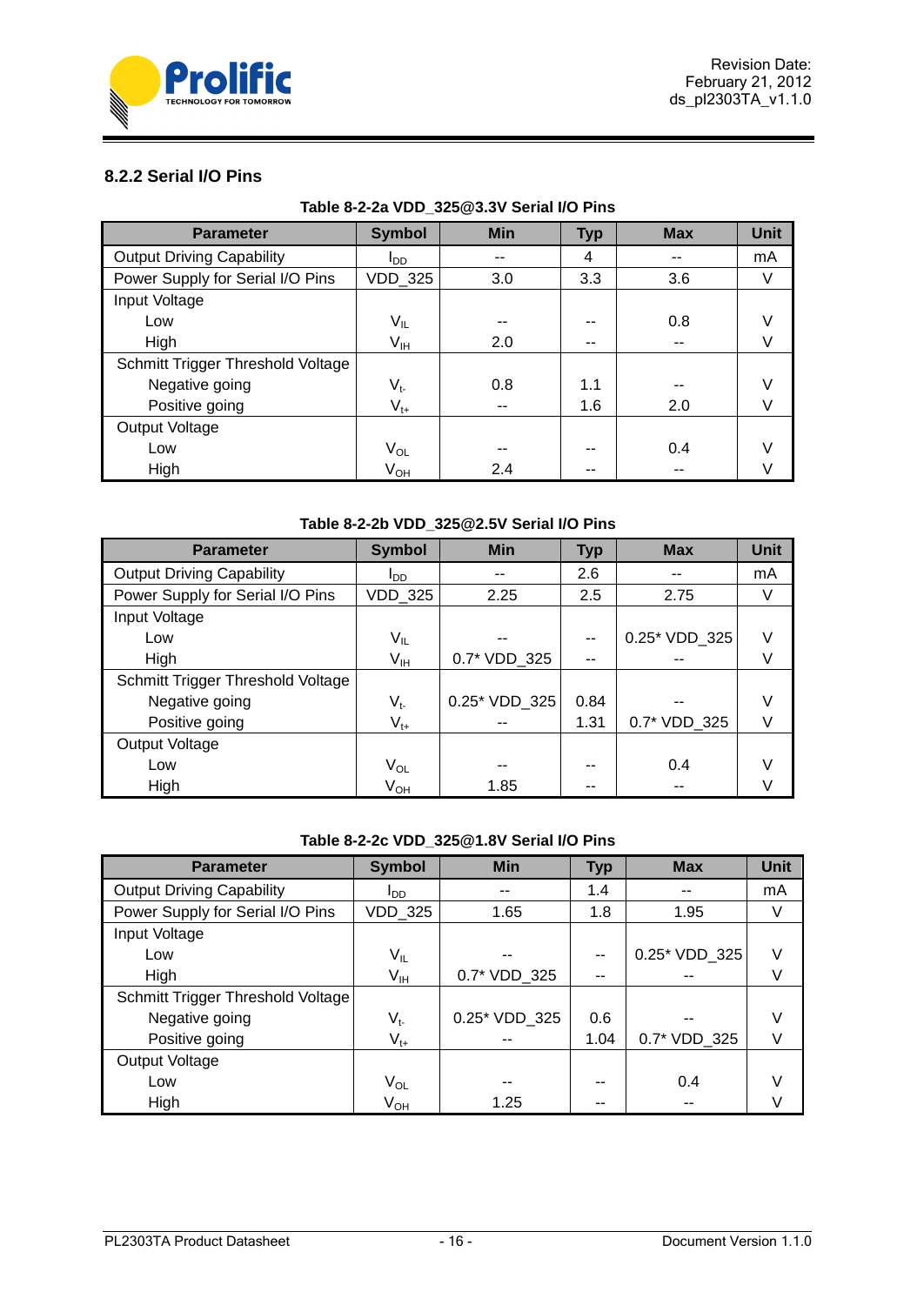

# <span id="page-16-0"></span>**8.3 Clock Characteristics**

<span id="page-16-5"></span>

| <b>Table 8-3 Clock Characteristics</b> |        |        |        |              |  |  |  |  |
|----------------------------------------|--------|--------|--------|--------------|--|--|--|--|
| <b>Parameter</b>                       | Min    | Typ    | Max    | <b>Units</b> |  |  |  |  |
| <b>Frequency of Operation</b>          | 11.976 | 12.000 | 12.024 | MHz          |  |  |  |  |
| <b>Clock Period</b>                    | 83.1   | 83.3   | 83.5   | ns           |  |  |  |  |
| Duty Cycle                             | 45     | 50     | 55     | %            |  |  |  |  |

# <span id="page-16-1"></span>**8.4 Temperature Characteristics**

## **Table 8-4 Temperature Characteristics**

<span id="page-16-6"></span>

| <b>Parameter</b>               | Symbol | Min | Typ   | <b>Max</b> | Unit    |
|--------------------------------|--------|-----|-------|------------|---------|
| <b>Operating Temperature</b>   | $-$    | -40 | $- -$ | 85         | $\circ$ |
| Junction Operation Temperature |        | -40 | 25    | 125        | $\circ$ |

## <span id="page-16-2"></span>**8.5 Leakage Current and Capacitance**

## **Table 8-5 Leakage Current and Capacitance**

<span id="page-16-7"></span>

| <b>Parameter</b>                         | <b>Symbol</b>              | <b>Min</b> | <b>Typ</b>       | <b>Max</b> | Unit |
|------------------------------------------|----------------------------|------------|------------------|------------|------|
| Input Leakage Current <sup>*1</sup>      |                            | $-10$      | $^{\mathrm{+1}}$ |            | uА   |
| Tri-state Leakage Current                | $I_{OZ}$                   | $-10$      | $^{\mathrm{+1}}$ |            | μA   |
| Input Capacitance                        | $\mathsf{C}_{\mathsf{IN}}$ | $ -$       | 2.8              |            | рF   |
| <b>Output Capacitance</b>                | $\rm{C_{OUT}}$             | 27         | --               | 4.9        | рF   |
| <b>Bi-directional Buffer Capacitance</b> | $\mathrm{C_{BID}}$         | 27         | --               | 4.9        | рF   |

**Note:** \*1. No pull-up or pull-down resistor.

## <span id="page-16-3"></span>**8.6 Power-On Reset**



At  $RES = Low$ 

**Figure 8-1 Power-On Reset Diagram**

## **Table 8-6 Power-On Reset**

<span id="page-16-8"></span><span id="page-16-4"></span>

| <b>Description and Condition</b>                                                                                        | Symbol     | <b>Min</b> | <b>Typ</b> | Max | Unit |
|-------------------------------------------------------------------------------------------------------------------------|------------|------------|------------|-----|------|
| Power supply voltage                                                                                                    | <b>VCC</b> | 2.8        | 3.3        | 4.0 |      |
| VCC rise relax voltage                                                                                                  |            | 1.8        | 2.3        | 2.8 |      |
| Power output low duration<br>VCC $\vert$ rise $\circledcirc$ V <sub>rr</sub> to POR $\vert$ rise $\circledcirc$ 1/2*VCC | por1       | 1.3        |            | 264 | μS   |
| (VCC slew rate = $1 \frac{\text{V}}{\text{us}}$ )                                                                       |            |            |            |     |      |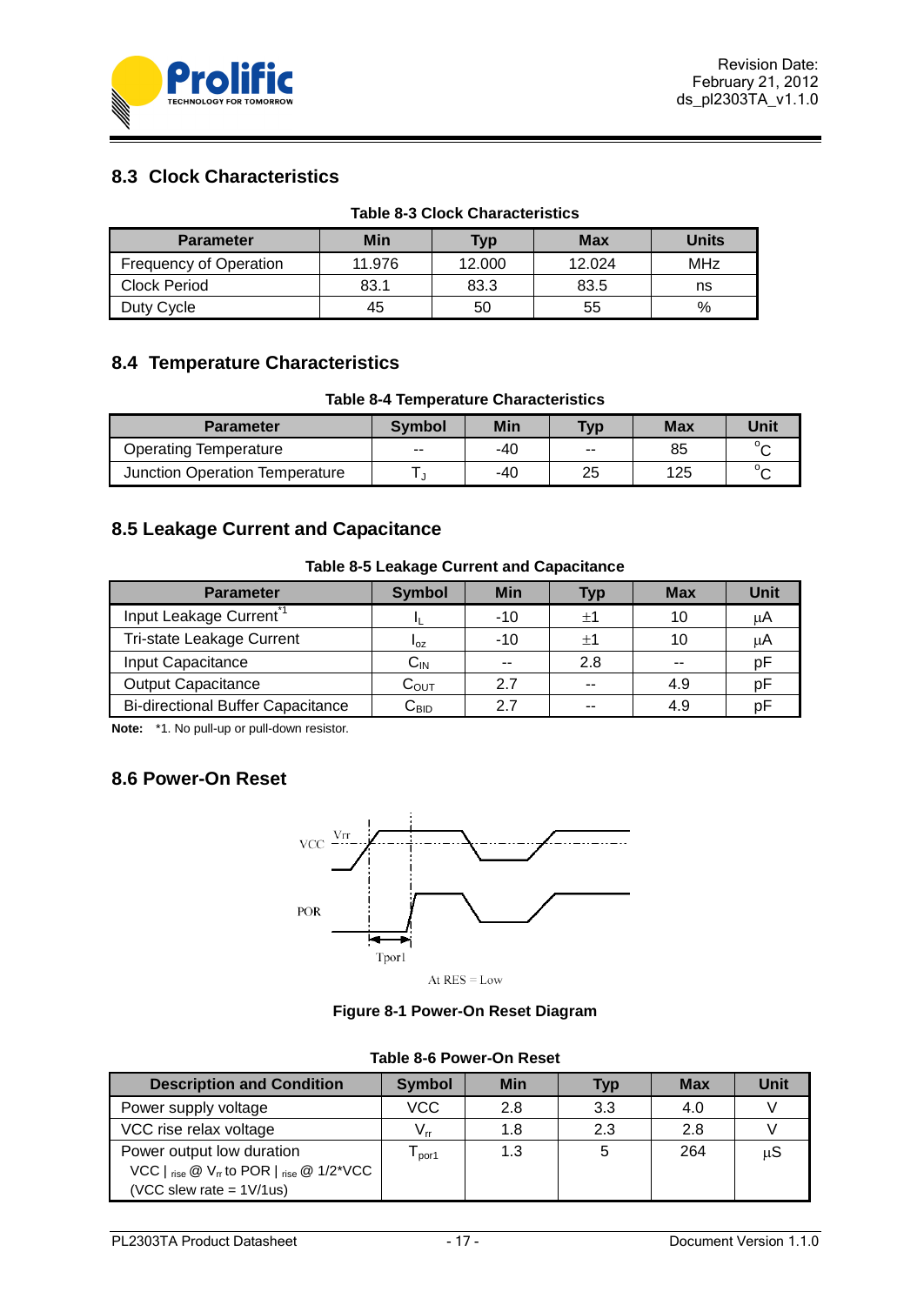

# <span id="page-17-0"></span>**9.0 USB to RS-232 Application Example**

Following is an example of using the PL2303TA as a USB to RS232 converter where a RS232 transceiver (Sipex SP213EHCA) is used to convert the TTL levels serial interface of the PL2303TA to RS232 levels as well as converting the +5V nominal VCC to the ±9V required by RS232. The SP213EHCA transceiver provides up to 500Kbps data rate transmission which is ideal for many designs requiring high speed performance. Contact Prolific FAE for more PCB design support.



<span id="page-17-1"></span>**Figure 9-1 USB to RS232 Converter Example**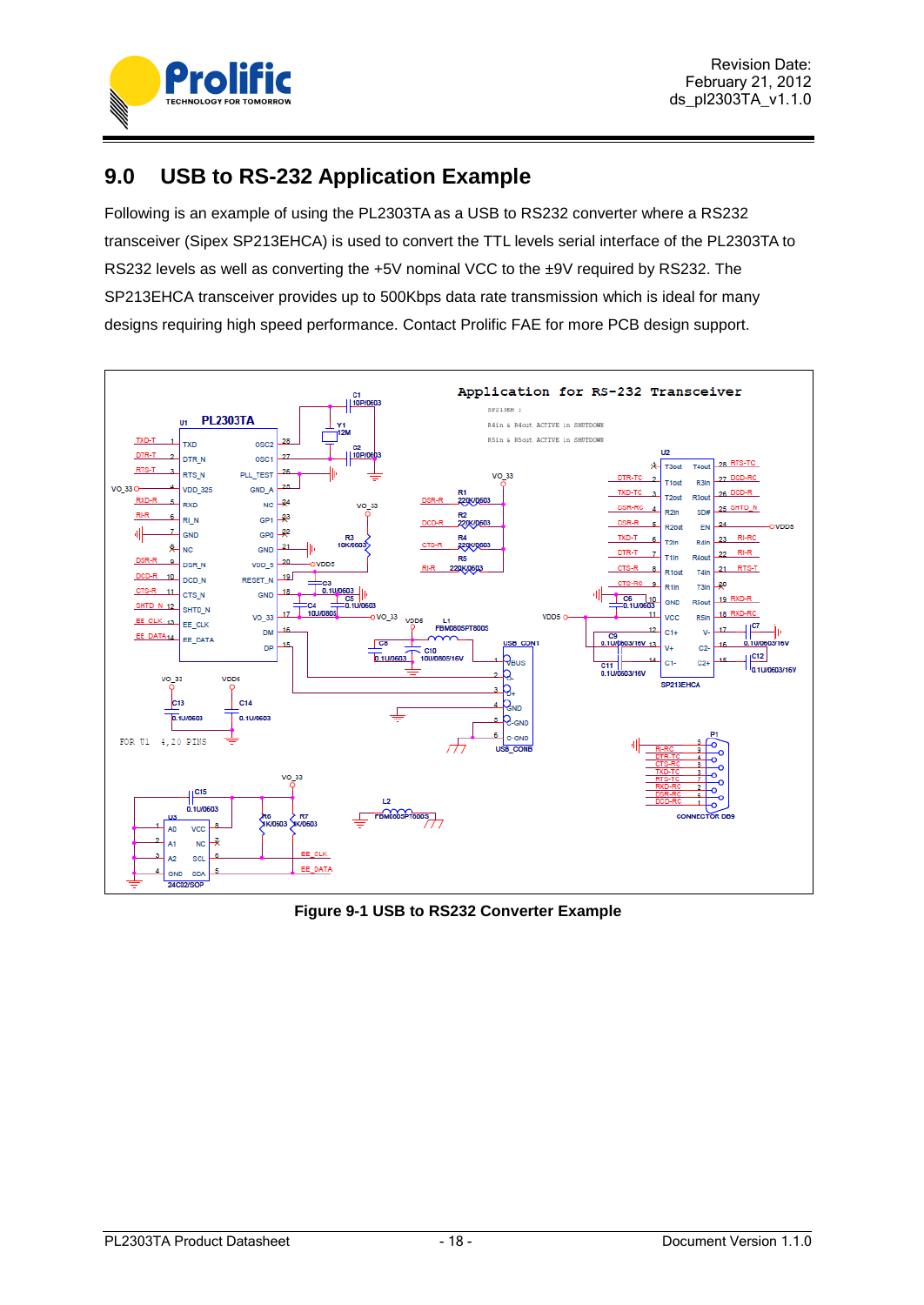



# <span id="page-18-0"></span>**10.0 Outline Diagram**

# <span id="page-18-3"></span><span id="page-18-1"></span>**10.1 SSOP28 Package**

| <b>Symbol</b>  | <b>Millimeter</b> |            |            |       | <b>Inch</b> |            |
|----------------|-------------------|------------|------------|-------|-------------|------------|
|                | Min               | <b>Nom</b> | <b>Max</b> | Min   | <b>Nom</b>  | <b>Max</b> |
| b              | 0.22              |            | 0.38       | 0.009 |             | 0.015      |
| Е              | 7.40              | 7.80       | 8.20       | 0.291 | 0.307       | 0.323      |
| E1             | 5.00              | 5.30       | 5.60       | 0.197 | 0.209       | 0.220      |
| L              | 0.55              | 0.75       | 0.95       | 0.021 | 0.030       | 0.037      |
| R <sub>1</sub> | 0.09              |            |            | 0.004 |             |            |
| D              | 9.9               | 10.2       | 10.5       | 0.390 | 0.402       | 0.413      |
| A              |                   |            | 2.0        |       |             | 0.079      |
| e              |                   | 0.65       |            |       | 0.0256      |            |
| L1             |                   | 1.25       |            |       | 0.050       |            |
| A1             | 0.05              |            |            | 0.020 |             |            |
| A2             | 1.65              | 1.75       | 1.85       | 0.065 | 0.069       | 0.073      |

#### **Table 10-1 Package Dimension**



<span id="page-18-2"></span>**Figure 10-1 Outline Diagram of PL2303TA SSOP28**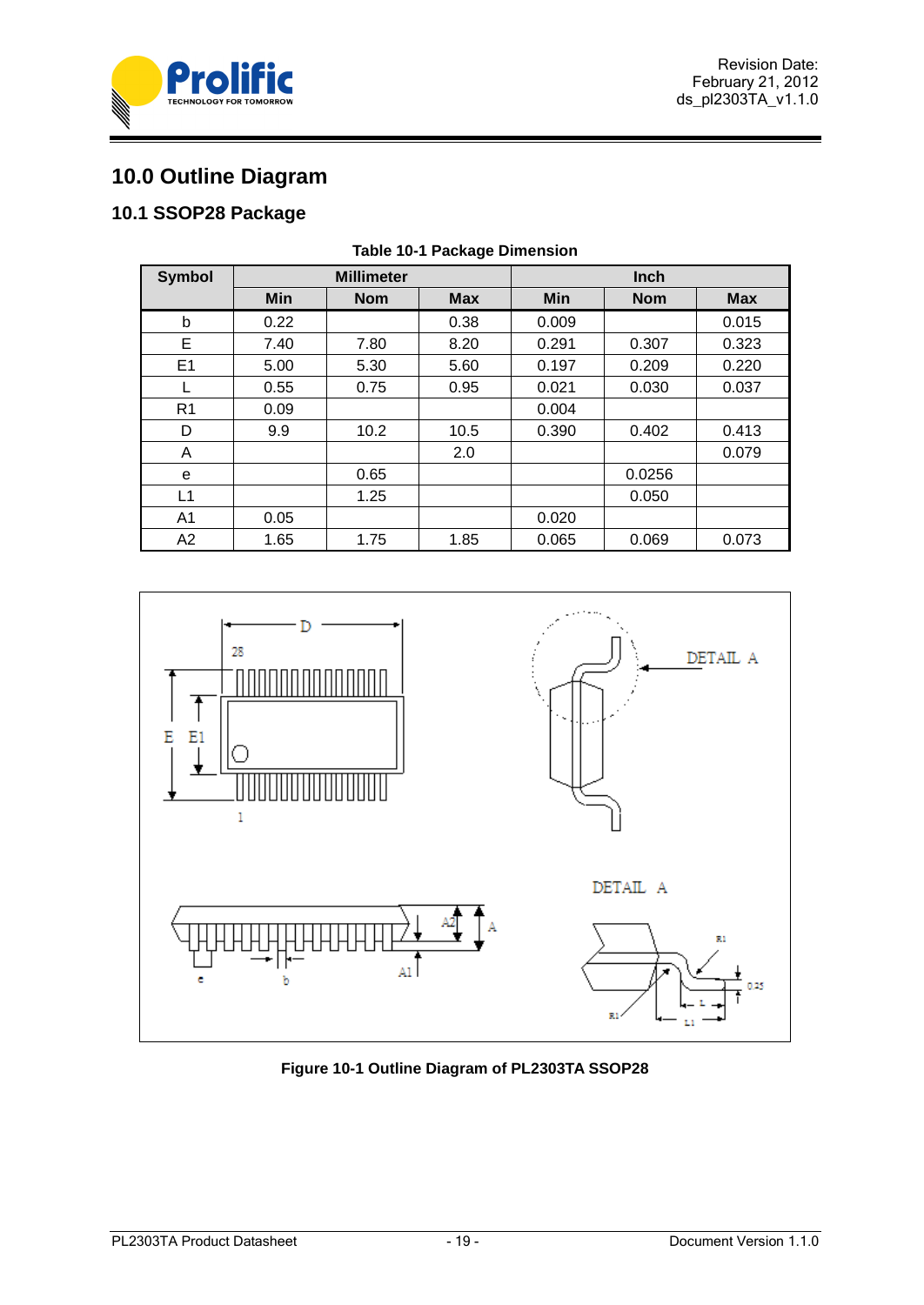

# <span id="page-19-0"></span>**11.0 Packing Information**

# <span id="page-19-1"></span>**11.1 Reel Packing**



**Figure 11-1 SSOP28 Carrier Tape**

#### <span id="page-19-2"></span>**Notes:**

- $\bullet$  10 sprocket hole pitch cumulative tolerance  $\pm 0.2$
- Camber not to exceed 1mm in 100mm.
- Material: Black Polystyrene.
- $A_0$  and  $B_0$  measured on a plane 0.3mm above the bottom of the pocket.
- $\bullet$  K<sub>o</sub> measured from a plane on the inside bottom of the pocket to the top surface of the carrier.
- Pocket position relative to sprocket hole measured as true position of pocket, not pocket hole.
- IC quantity per one reel: 2,000 pieces

<span id="page-19-3"></span>

**Figure 11-2 IC Reel Placements**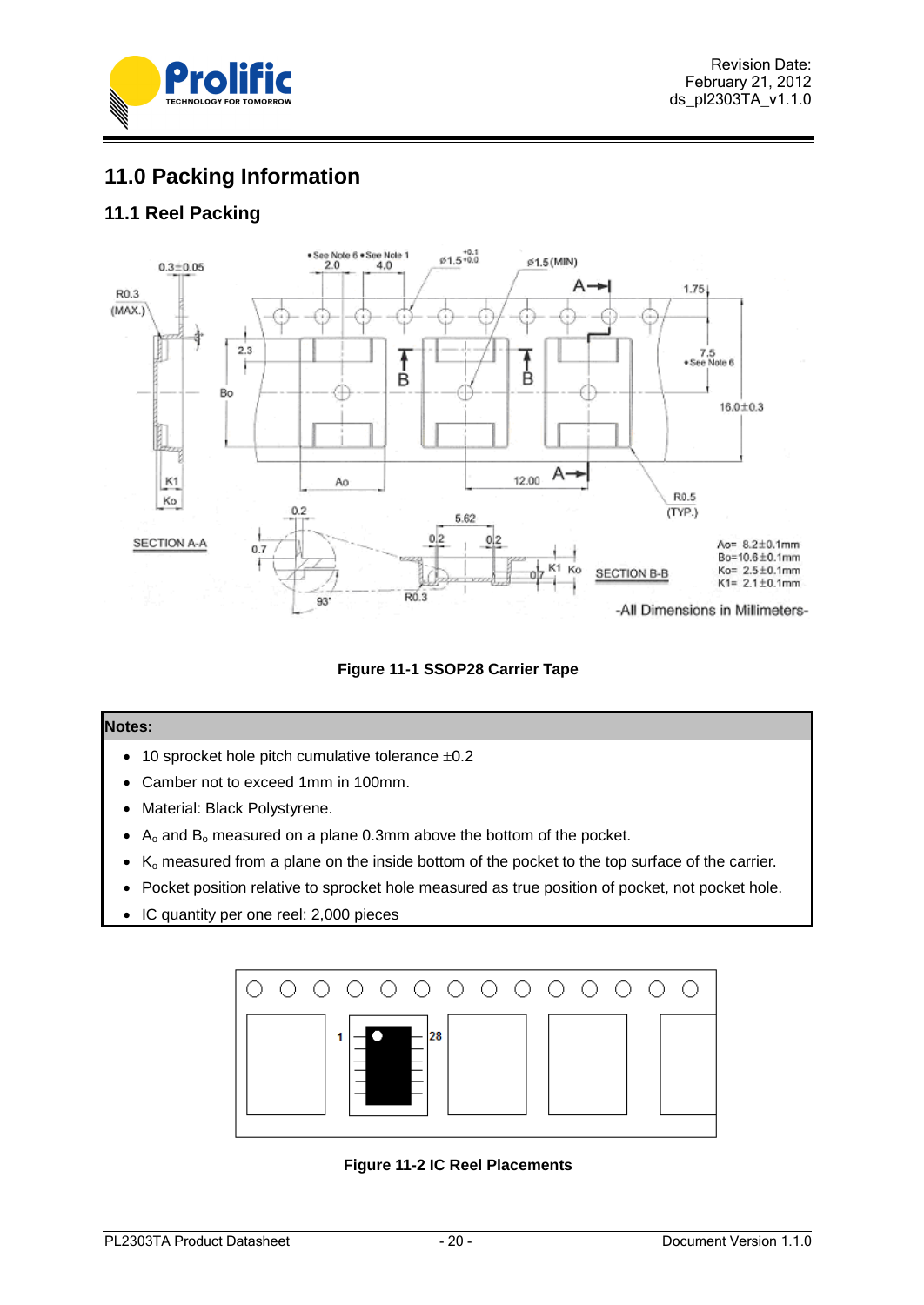

<span id="page-20-1"></span>

| <b>1996</b> THE ROOT FOURING FOR HUMING IMPORTANCE. |                                   |                            |                    |  |  |
|-----------------------------------------------------|-----------------------------------|----------------------------|--------------------|--|--|
| <b>Part Number</b>                                  | <b>Normal Hub</b><br><b>Width</b> | $W1 + 0.3$ mm<br>$-0.2$ mm | W <sub>2</sub> Max |  |  |
| RD33008SW-T + RD33008SW-T                           | 16mm                              | 16.8mm                     | 22.2mm             |  |  |

## **Table 11-1 Reel Packing Part Number Information**



<span id="page-20-0"></span>**Figure 11-3 Reel Dimension**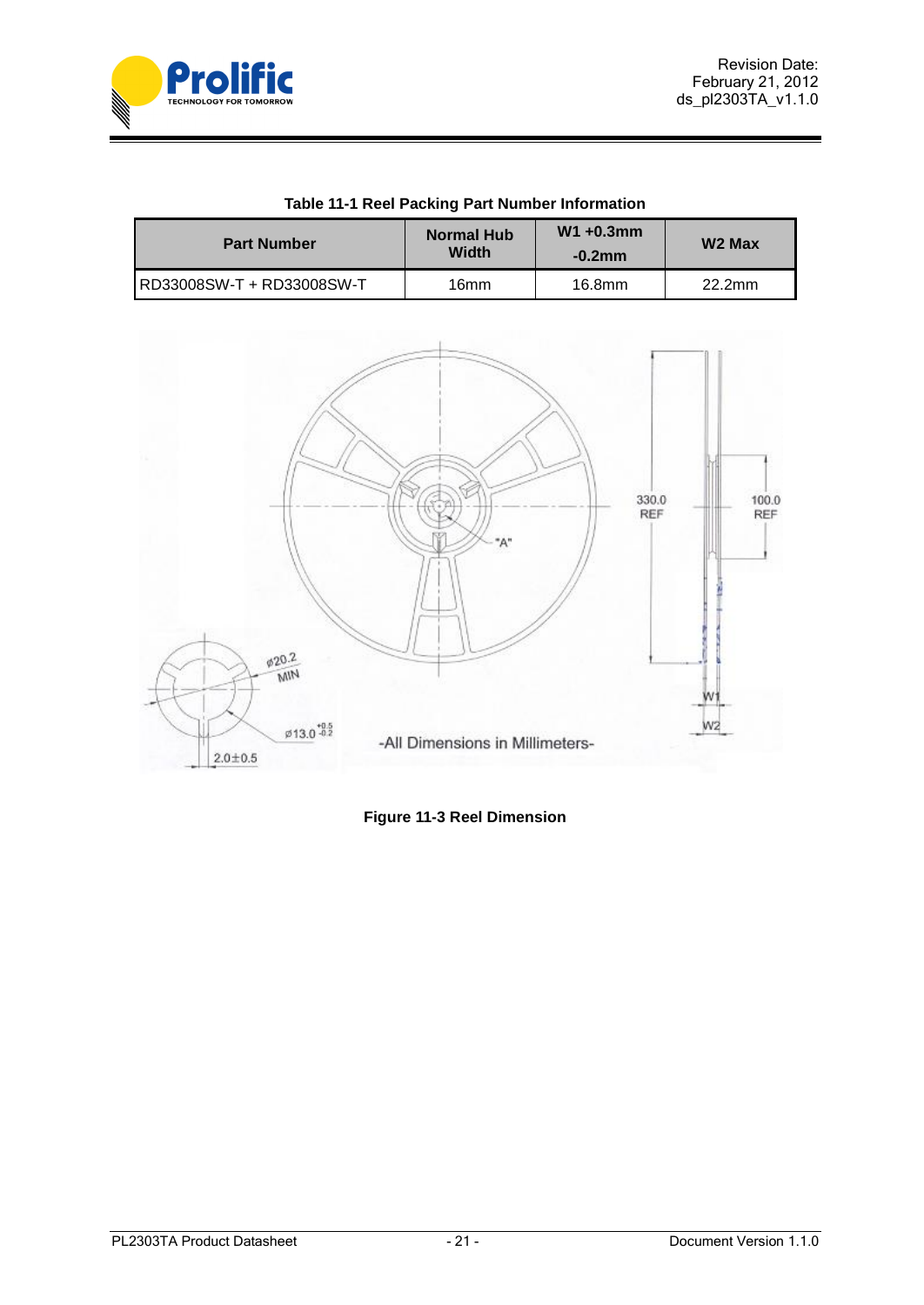

# <span id="page-21-0"></span>**11.2 Tube Packing**



## **Figure 11-4 Tube Packing Dimension**

## <span id="page-21-1"></span>**REMARK:**

1.TUBE MT'L : PVC, COATING WITH ANTISTATIE LIQUID. 2. COLOR: TUBE - TRANSPARENT; MARK - BLUE 3. SURFACE RESISTANCE:  $10^8 \sim 10^{11}$  · /  $\Box$ 4. NO BURR AT CUTTING AREA. 5.THE TUBE SHALL WITH BLUE END-PLUG(3088-060-01681) FROM VENDOR, TAIL DOWNWARD AND THE OTHER ONE ENCLOSE TOGETHER WITH SHIPMENT.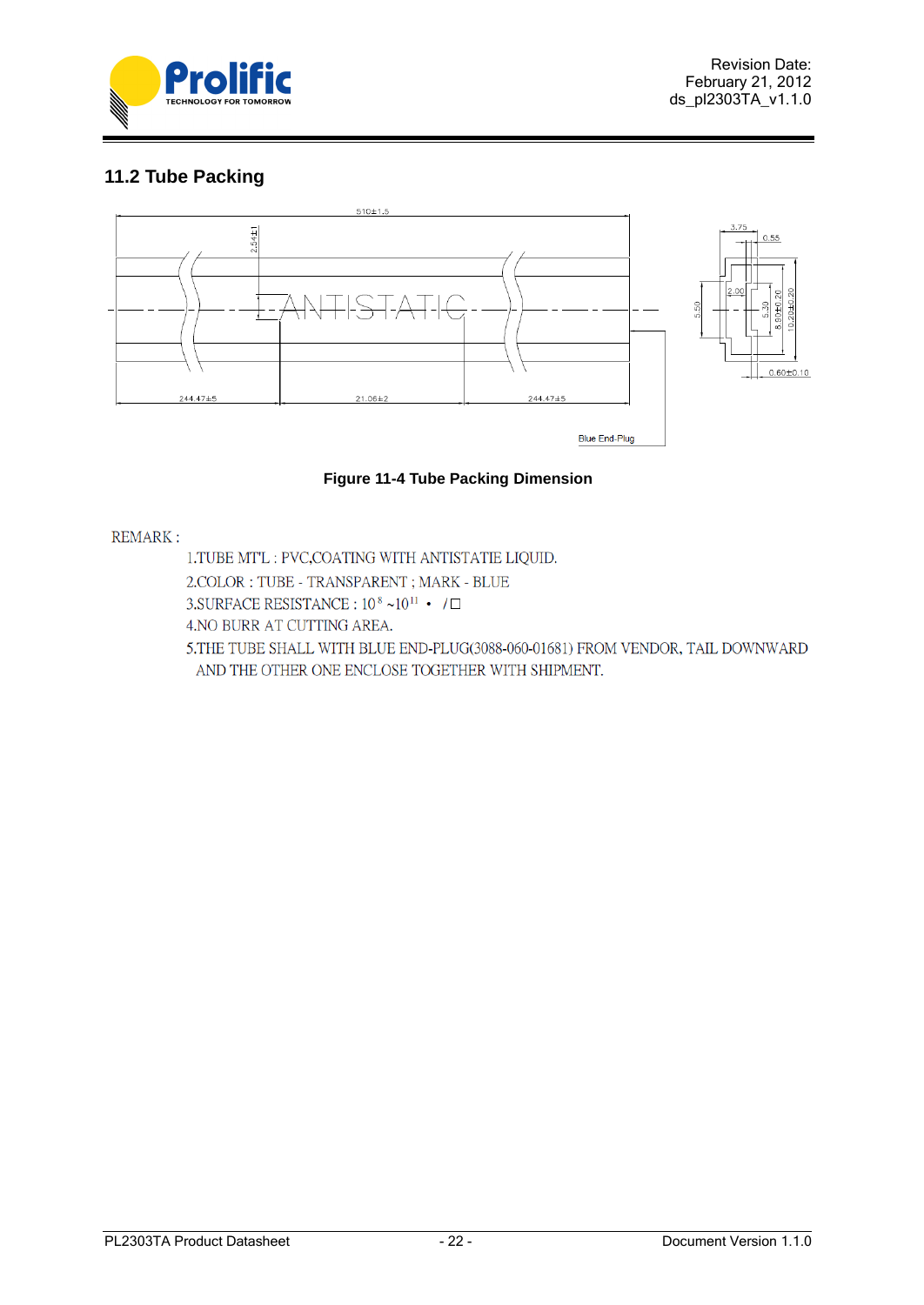

# <span id="page-22-0"></span>**12.0 Ordering and Chip Marking Information**

This section provides the chip ordering part number information and the chip marking information.

|  |  | <b>Table 12-1 Ordering Information</b> |
|--|--|----------------------------------------|
|--|--|----------------------------------------|

<span id="page-22-2"></span>

| <b>Part Number</b> | <b>Package Type</b> |  |
|--------------------|---------------------|--|
| <b>PL2303TA</b>    | 28-pin SSOP         |  |



**Figure 12-1 Chip Part Number Information**

|  |  | <b>Table 12-2 Chip Marking Information</b> |
|--|--|--------------------------------------------|
|  |  |                                            |

<span id="page-22-3"></span><span id="page-22-1"></span>

| Line              | <b>Marking</b>  | <b>Description</b>                        |
|-------------------|-----------------|-------------------------------------------|
| <b>First Line</b> | <b>PL2303TA</b> | <b>Chip Product Name</b>                  |
|                   | G               | Green compound packing material (Pb-free) |
| Second Line       | YY              | Last two digits of the manufacturing year |
| (GYYWWXX)         | <b>WW</b>       | Week number of the manufacturing year     |
|                   | XХ              | Chip Version (1E)                         |
| <b>Third Line</b> | TXXXXXXXX       | Manufacturing LOT code                    |

Example: "*G11441E*" – means Green packing + Year 2011 + Week no. 44 + 1E chip version.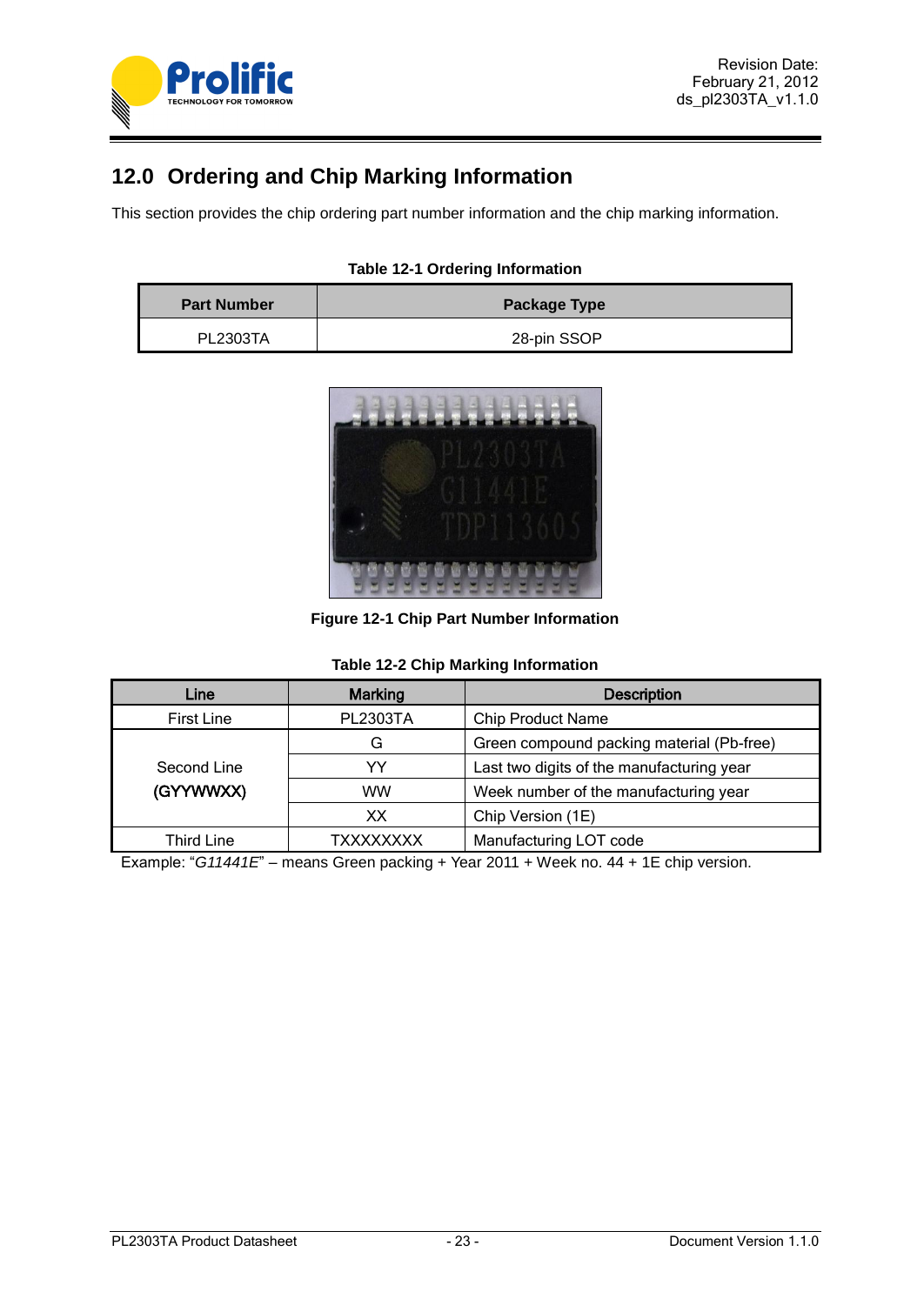

Revision Date: February 21, 2012 ds\_pl2303TA\_v1.1.0

# <span id="page-23-0"></span>**13.0 Contact Information**

## **Taiwan Headquarter**

7F, No.48, Sec. 3, Nan Kang Rd., Nan Kang, Taipei, Taiwan 115, R.O.C. Tel: +886-2-2654-6363 Fax: +886-2-2654-6161 Website: [www.prolific.com.tw](http://www.prolific.com.tw/)  E-mail: [sales@prolific.com.tw](mailto:sales@prolific.com.tw)

## **Shenzhen Office**

Room 1908, Building, No.A. jiahehuaqiang Building, Shennanzhong Rd. Futian District, Shenzhen, China Tel: +86-1350-285-4191 E-mail: [alexyang@prolific.com.tw](mailto:alexyang@prolific.com.tw)

#### Distributors Contact: <http://www.prolific.com.tw/eng/contact-distributors.asp>

#### **Taiwan Distributors**

## **Maxtek Technology Co., Ltd.**

5F, No. 13-20, Sec. 6, Ming-Chuang E.RD., Nei-Hu, Taipei, Taiwan, R.O.C. Tel: +886-2-2794-6060 Ext.662 Fax: +886-2-8792-8921 Website: [http://www.maxtek-icrep.com.tw](http://www.maxtek-icrep.com.tw/)  E-mail: [sales@maxtek.icrep.com.tw](mailto:sales@maxtek.icrep.com.tw)

## **Morrihan International Corp.**

4F, No. 3-2, YuanCyu Street, NanKang District , Taipei 115, Taiwan, R.O.C. Tel: +886-2-2788-5511 Fax: +886-2-2788-9366 Website: [http://www.morrihan.com](http://www.morrihan.com/)

## **U-CHEER Company Co., Ltd.**

4F, No. 48, Chow-Tze ST., Nei-Hu, Taipei, Taiwan, R.O.C. Tel: +886-2-8797-6789 Fax: +886-2-8797-3388 E-mail: [arthur.lu36@ucheer.com.tw](mailto:arthur.lu36@ucheer.com.tw)

## **USA and Canada**

## **ProlificUSA.com / Tectona Electronics Inc.**

250 Wyecroft Road, Unit 6, Oakville, Ontario, Canada L6K 3T7 Tel: +905-827-2206 Fax: +905-847-9412 Corporate Website: [http://www.tectona.com](http://www.tectona.com/) Product Website: [http://www.prolificUSA.com](http://www.prolificusa.com/)

## **Japan**

**Hitachi High-Tech Trading Corporation** 1-24-14, Nishi-Shimbashi, Minato-ku, Tokyo, 105-8418 Japan Dept.: Electronic Devices 4th Dept., Electonic Devices Sales Div Tel: +81-3-3504-3859 Fax: +81-3-3504-7903 Website: [http://www.hitachi-hitec-trading.com](http://www.hitachi-hitec.com/)